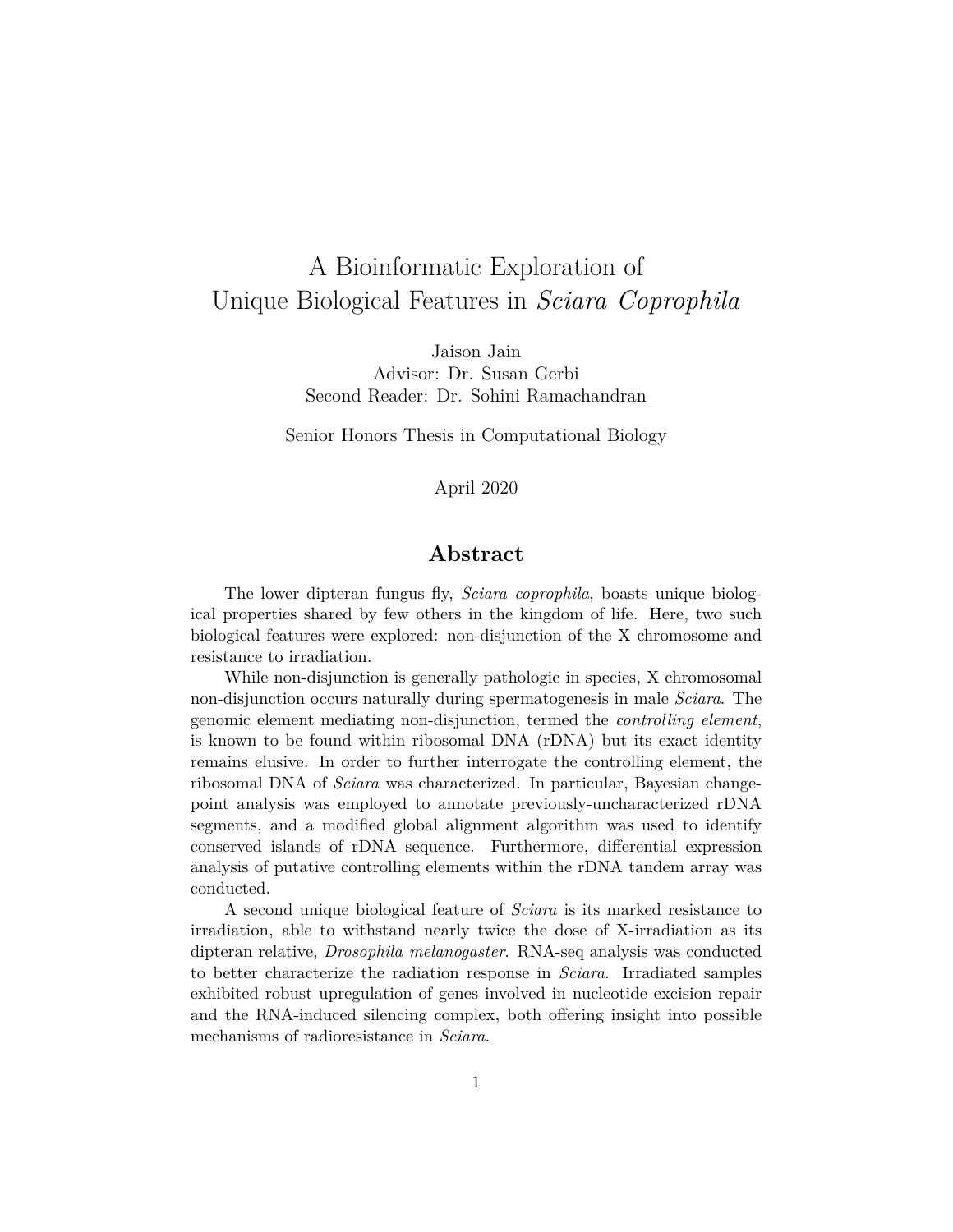## **Part 1: An Exploration of rDNA and the Controlling Element**

## **Introduction**

My exploration of the ribosomal DNA (rDNA) and surrounding genomic elements in the fungus fly, *Sciara coprophila*, is motivated by the phenomenon of X chromosome non-disjunction. While chromosomal non-disjunction is normally pathologic in species, non-disjunction of the X chromosome is a normal part of spermatogenesis in male *Sciara*. Two X chromosomes are passed to offspring by the paternal parent and one by the materal parent, producing a triploid zygote. Subsequently, one or two X chromosomes (in females and males, respectively) are eliminated in somatic cells during the 8th embryonic cleavage. The process of chromosomal non-disjunction followed by elimination is reminiscent of uniparental disomy in humans, an abnormal phenomenon that contributes to conditions such as Angelman syndrome and Prader-Willi syndrome, both of which involve chromosome 15. Furthermore, non-disjunction underlies myriad human diseases including Klinefelter's (XXY genotype), Down syndrome (trisomy 21), and genomically unstable cancers. *Sciara* therefore offers a unique opportunity to study a complex pathologic phenomenon in a tractable organism.

The genomic element(s) mediating *Sciara* X non-disjunction, termed the *controlling element* (CE), has been mapped to the rDNA tandem repeats within the proximal heterochromatin of the X chromosome, which is subdivided into heterochromomeres Hc1, Hc2 and Hc3. In particular, through a series of translocation experiments, Hc2 was found to be necessary for non-disjunction, with X failing to undergo non-disjunction in the absence of Hc2 and with autosomes gaining the capacity for non-disjunction when containing Hc2 (Crouse, 1977; Crouse, 1979). It may be the case that the controlling element is a transcribed element residing in Hc2 that affects global chromosome dynamics, akin to the *Xist* long non-coding RNA that coats and inactivates the X chromosome in humans. An alternative explanation is that the translocation chromosome with the greatest number of rDNA repeats is the one that exhibits CE activity (Abbott & Gerbi, 1981).

In order to further interrogate the identity of the controlling element, the rDNA tandem array and intervening genomic elements were studied. In particular, the "R3" insertion within rDNA has been found to be both unique to *Sciara* and within Hc2 (Kerrebrock, unpublished). In order to enable future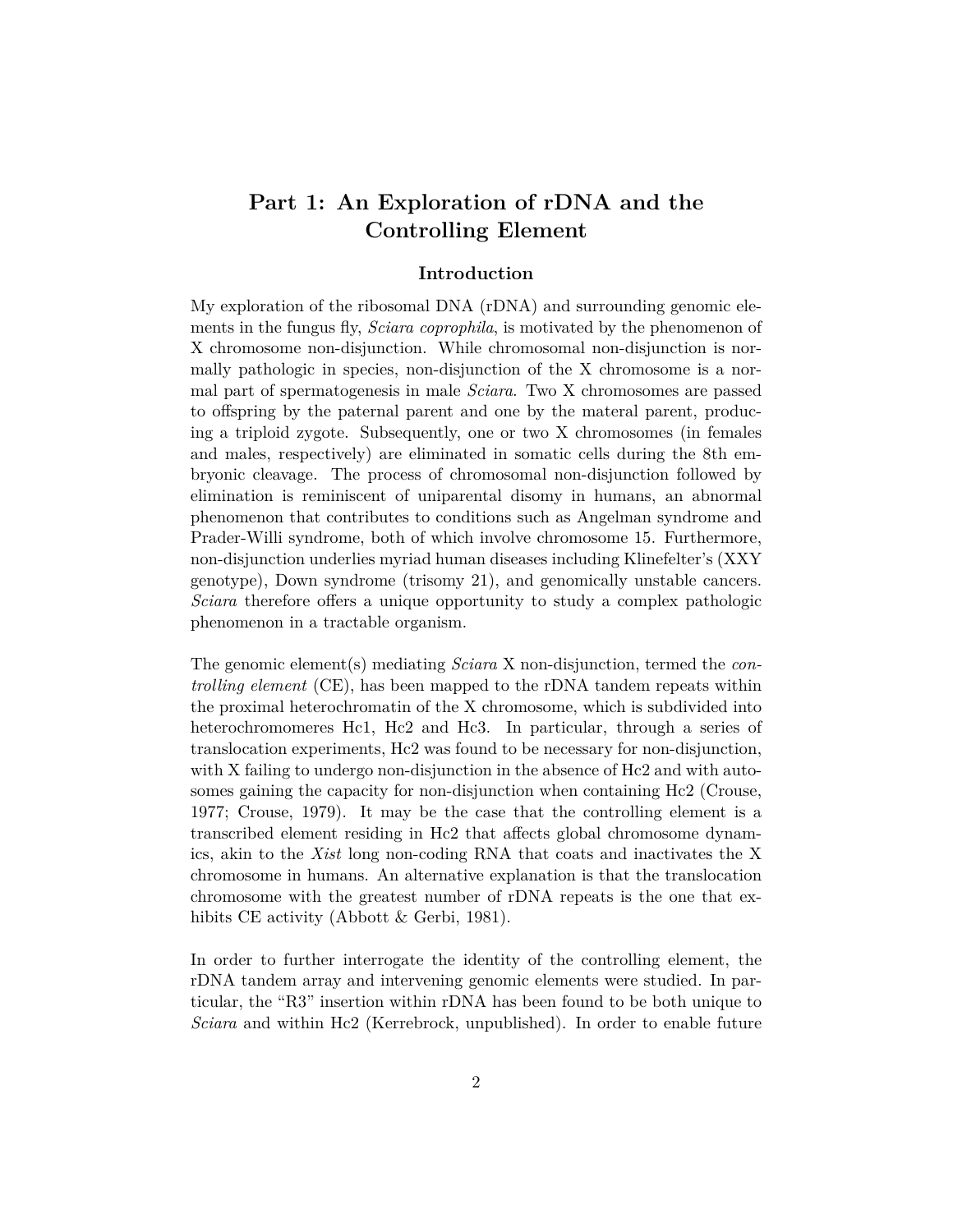assessments of R3 as a candidate for the controlling element, the primary, secondary, and tertiary structures of *Sciara* rRNA were determined. The location of R3 was identified within each of these structures and any putative functions noted. Furthermore, a large 50-kilobase segment of non-rDNA interrupting the rDNA tandem array within Hc2 has also been recently identified (Urban & Gerbi, unpublished). RNA-seq reads were mapped to this region, and differential expression between male and female samples was assessed to identify candidates for the controlling element.

Here, I discuss various structural studies of the rDNA, including segmentation by Bayesian changepoint analysis, primary alignment by a position-weighted scoring scheme, and visualization of 2D/3D rDNA structures with localization of R3 insertion sites. Finally, I present results from differential expression analysis of the 50 kb non-rDNA interruption.

#### **Segmentation and annotation of rDNA**

In order to conduct downstream analysis on rDNA, the consensus sequence must first be segmented into known regions. The rRNA coding regions (18S, 5.8S, 2S and 28S) are separated by transcribed spacers, which are processed out from the precursor rRNA. In particular, each rDNA repeat is composed of the following segments, in 5' to 3' order: externally transcribed spacer (ETS), 18S, internal transcribed spacer 1 (ITS1), 5.8S, (5.8S gap region,) 2S, internal transcribed spacer 2 (ITS2), 28S, and a (generally) non-transcribed intergenic spacer (IGS). Strong experimental evidence by S1 nuclease mapping and primer extension has identified 5' and 3' ends of all rDNA segments in *Drosophila* (Jordan, Jourdan, & Jacq, 1976; Mandal & Dawid, 1981). While much of this information is transferrable to related species such as *Sciara* due to sequence conservation, direct experimental evidence for endpoints of certain *Sciara* rDNA segments, including the ETS, is weak or lacking entirely.

The rDNA segments corresponding to mature rRNA (2S, 5.8S, 18S, 28S) are expected to be enriched in RNA-seq libraries relative to those that are cleaved and processed out from transcribed spacers (ETS, ITS1, ITS2), which in turn are expected to be enriched relative to non-transcribed regions (IGS), absent in RNA-seq libraries. Thus, by mapping start positions of RNA-seq reads along a contiguous sequence of rDNA, there ought to be identifiable points ("changepoints") at which total read count changes in magnitude. This can be observed in the IGS, in which a small blip of change in mapped read count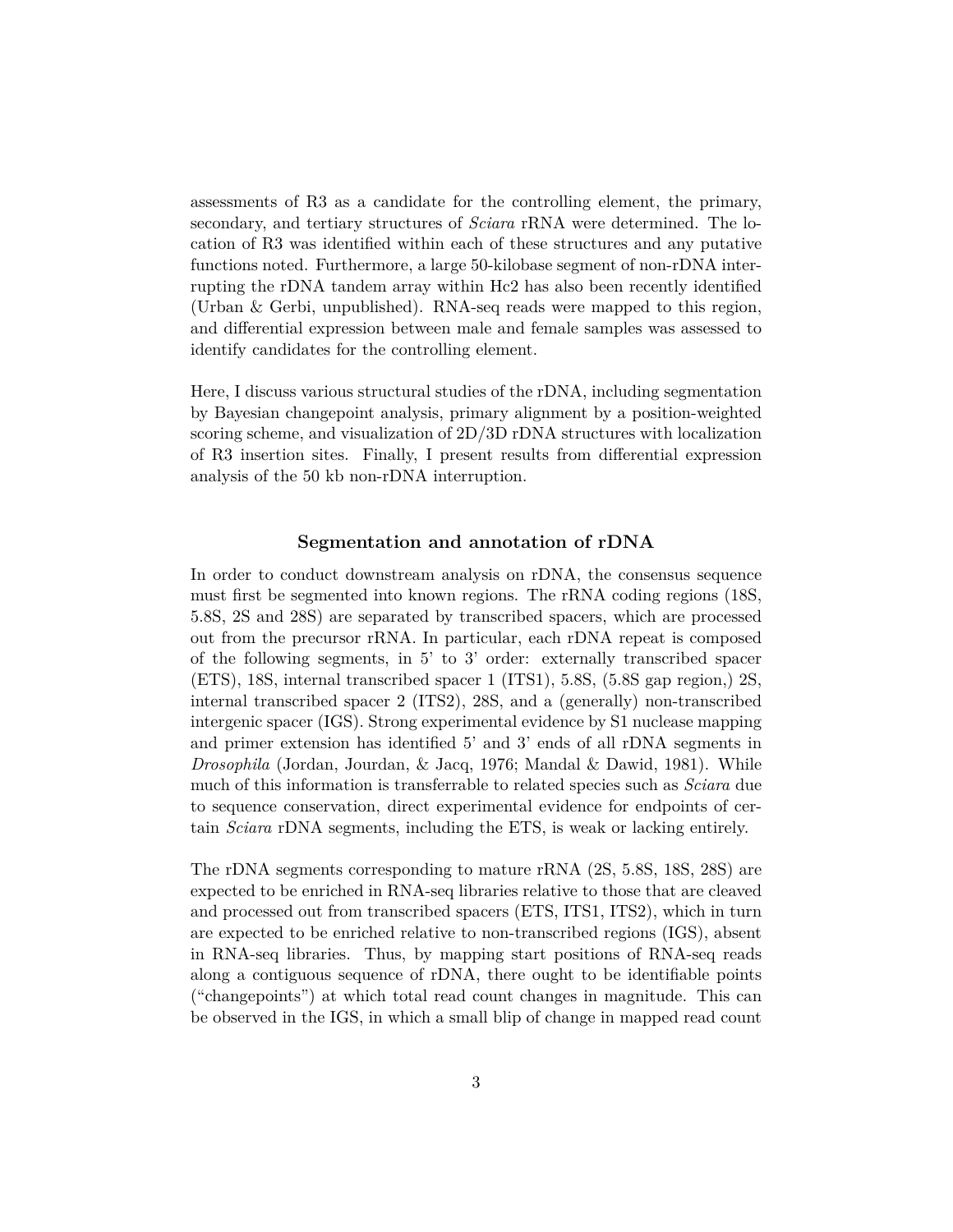is observed, presumed to correspond to the ETS (Figure 1, left panel, red enclosure).



Figure 1: Mapped 5' start positions of RNA-seq reads onto IGS (left); magnified red enclosure with maximum likelihood changepoint indicated (right). Colors indicate distinct samples.

In order to infer the exact start position of the ETS, a 200 base pair window surrounding the putative ETS was selected for analysis. Given the small size of this window and knowledge about rDNA structural invariance, it was assumed *a priori* that only a single changepoint resided within this region. Standard Bayesian changepoint analysis was then conducted to obtain a posterior on the set of changepoints *C* (with a strong prior on  $|C| = 1$ ). Total read count at any given starting position was modeled as a Poisson random variable, and log-likelihood of the observed read counts was maximized by an efficient dynamic programming-based implementation (Appendix).

The inferred location of the changepoint was identical across five of seven samples (Figure 1, right), with a small 1-2 nucleotide divergence for two low-read samples. Following primary sequence alignment with *Drosophila*, there was found to be little-to-no homology between the ETS of *Sciara* and *Drosophila*. Hence the results from this analysis provide the foundation for any downtream experimental analyses on the ETS segment.

## **Position-weighted sequence alignment**

In addition to annotating transcribed spacers and mature rRNA coding regions, sequence alignment of rDNA from *Sciara* and *Drosophila* was performed in order to determine regions of homology. Sequence alignment of primary sequences will also aid in the construction of 2D *Sciara* ribosomal subunit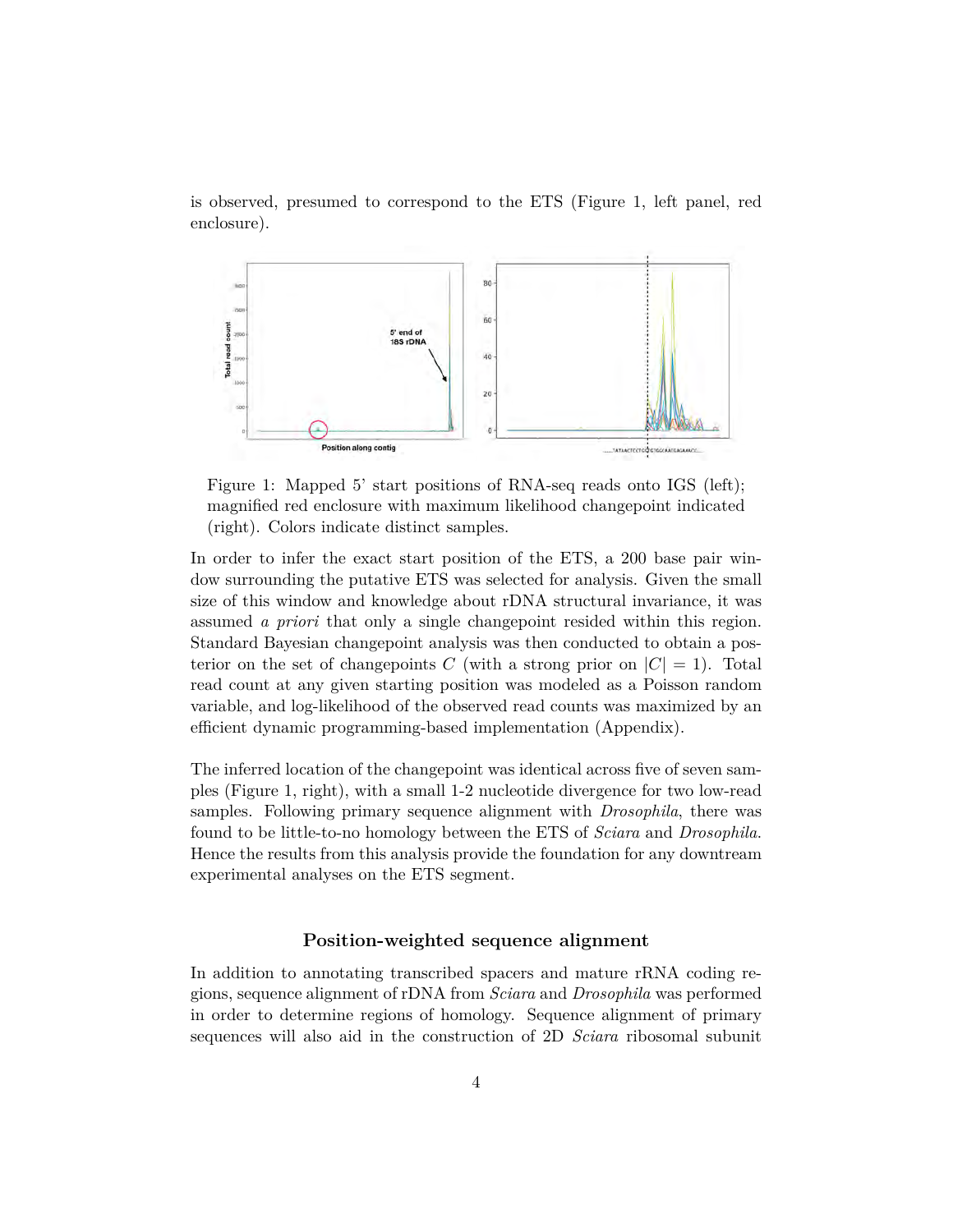structures from 2D *Drosophila* reference structures. A modified Needleman-Wunsch algorithm was used for global alignment of *Sciara* and *Drosophila* rDNA segments. First I describe the standard method for global alignment, followed by modifications to achieve more optimal results.

Needleman-Wunsch is a standard dynamic programming-based solution to optimal global alignment of nucleotide or protein sequences. Given two sequences *A* and *B* of lengths *m* and *n*, respectively, the algorithm computes and stores the maximum score  $F_{i,j}$  of the alignment of prefixes  $A_{1:i}$  and  $B_{1:j}$ , for all  $1 \leq i \leq m$  and  $1 \leq j \leq n$ . Alignment is scored on the basis of a scoring matrix *S*, for which the entry  $S_{b_1,b_2}$  gives the penalty/score of aligned base pairs  $b_1$  and  $b_2$  (e.g,  $S_{(A,G)} = -1$ , a mismatch;  $S_{(A,A)} = 1$ , a match;  $S_{(A,-)} = -2$ , a deletion/insertion). The algorithm runs in  $O(mn)$  time by taking advantage of subproblem structure. In particular, the maximum alignment score of length-*i* and -*j* prefixes is conditionally independent of all other prefix alignments given the scores of prefixes one unit shorter:

$$
F_{i,j} = \max\left(F_{i-1,j-1} + S_{(A_i,B_j)}, F_{i-1,j} + S_{(A_i,-)}, F_{i,j-1} + S_{(-,B_j)}\right)
$$

One limitation of this algorithm is the invariance of the scoring matrix. That is, the scoring of matches, mismatches, and gaps are uniform throughout the sequence alignment. This may be problematic for alignment of sequences such as rDNA, in which small, highly-conserved segments are flanked by regions of intermediate or low conservation. An example has been constructed to demonstrate troublesome alignments that may result from position-uniform scoring:

| $ATCGA---TAGT$ | ATCGATAGT--- | $\text{ATCGATAG}\text{-}\text{-}\text{-}\text{T}$ |
|----------------|--------------|---------------------------------------------------|
| $11111 - 1111$ |              |                                                   |
| ATCGATAGTAGT   | ATCGATAGTAGT | ATCGATAGTAGT                                      |

#### Conserved reference segment

In these ambiguous alignments, those on the right retain end matches in the conserved region, whereas those on the left fail to do so. All have the same alignment score. Even alignments with lower scores may be preferable if matches are maximized in conserved end regions (especially when those end sequences have been experimentally confirmed):

| $ATCGA---TAGT$      | $ATCGATAGT---$                                                      |
|---------------------|---------------------------------------------------------------------|
| $11111 - 1111$      | $\  \cdot \  \cdot \  \cdot \  \cdot \  \cdot \  \cdot \  \cdot \ $ |
| <b>ATCGATCGTAGT</b> | <b>ATCGATCGTAGT</b>                                                 |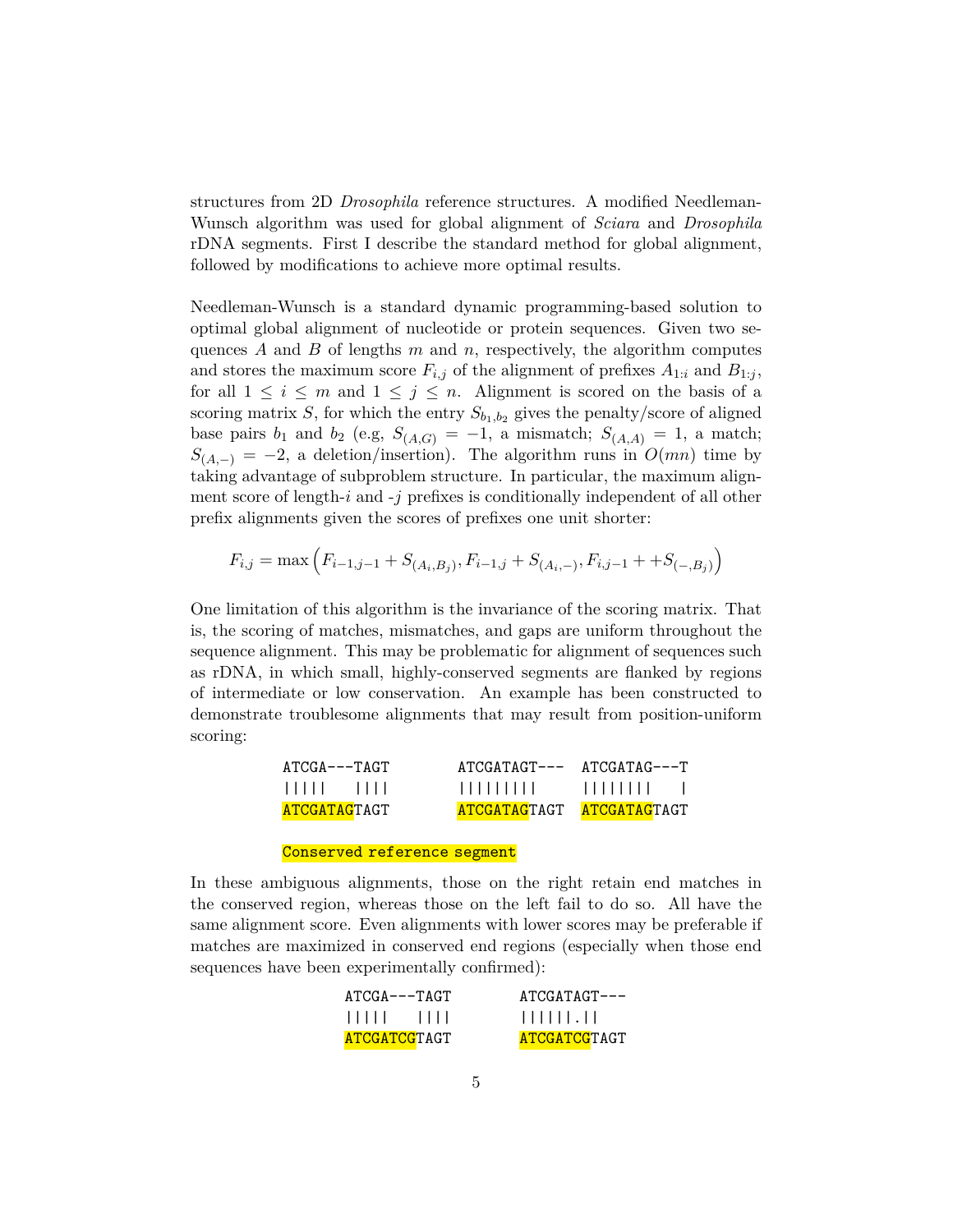In order to penalize errors more severely if they occur in regions of high similarity, similarity score  $S_i(b_1, b_2)$  was made dependent on reference position *i*. Match scores and penalties were made larger in known conserved regions. A heuristic method was implemented, in which a standard Needleman-Wunsch alignment is first performed in order to obtain priors on the degree of conservation  $C_1...C_k$  in each of  $k$  rDNA segments (e.g, 18S, 28S, 5.8S, 2S, ITS1, ITS2, and the gap region separating 5.8S from 2S). Next, the scoring matrix for each region is updated in each region *r* by multiplying matrix elements by a factor  $bC_r$ . This process is repeated until convergence of alignment:



Sufficient convergence was achieved after 1-2 iterations. Employing this method, marginal increase in similarity of conserved regions was seen, accompanied by decrease in similarity of non-conserved regions:

| Conserved:               | Conserved:               |
|--------------------------|--------------------------|
| 18S: 83% similarity      | 18S: 87% similarity      |
| 5.8S: 81% similarity     | 5.8S: 84% similarity     |
| 2S: 75% similarity       | 2S: 81% similarity       |
| 28S: 81% similarity      | 28S: 82% similarity      |
| Non-conserved:           | Non-conserved:           |
| ITS1: 37% similarity     | ITS1: 34% similarity     |
| 5.8S gap: 59% similarity | 5.8S gap: 56% similarity |
| ITS2: 44% similarity     | ITS2: 38% similarity     |

As expected, accuracy in known conserved regions increased at the expense of known variable regions such as transcribed spacers. Percent similarity changes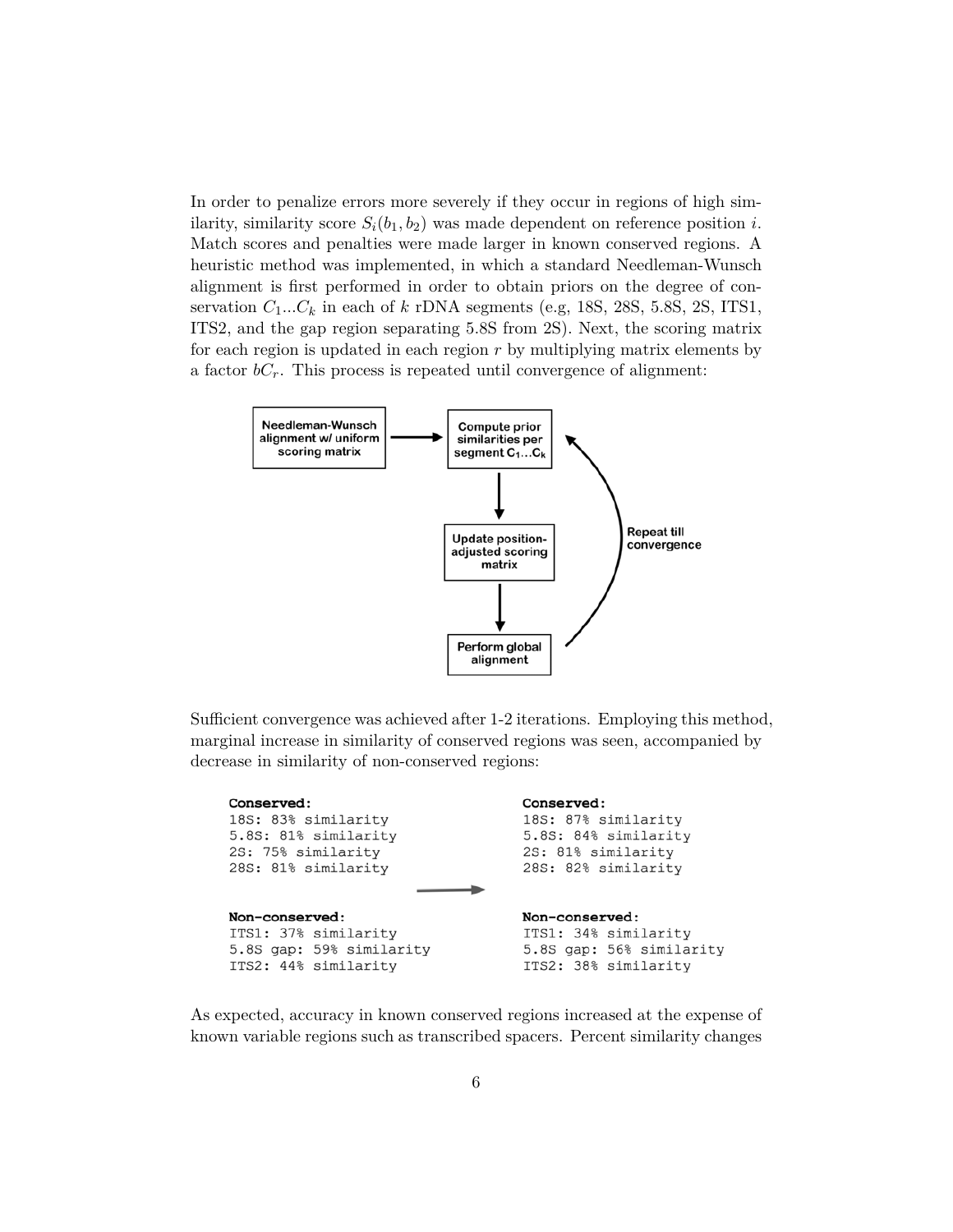were on the order of 1-10%, unsurprising since this method is likely to select favorable alignments at conserved end regions where there are competing options, while retaining a majority of the alignment. As an instance of alignment improvement, one can see a reasonable change made to the 5' end of the 2S region:



#### **Visualization of 2D and 3D ribosomal subunits**

In order to predict 2D ribosomal subunit structures in *Sciara*, known 2D structures for *Drosophila* (Ribovision; Bernier et al, 2014) were used to anchor the primary nucleotide sequence from our *Sciara*-*Drosophila* alignment. The reference position-adjusted scoring scheme produced more sensible 2D structure. As a representative example, the effect of the correction on the 2S 5' end is displayed in Figure 2 below.



Figure 2: 2D structure of *Sciara* 2S coding region before (left) and after (right) position-adjusted alignment.  $ES =$  expansion segment.

Positions where base pair identity differs in *Sciara* as compared to *Drosophila* are marked in black. A number of compensatory base pair changes can be observed (Ext. Data Figure 1), suggesting that our 2D structure is logically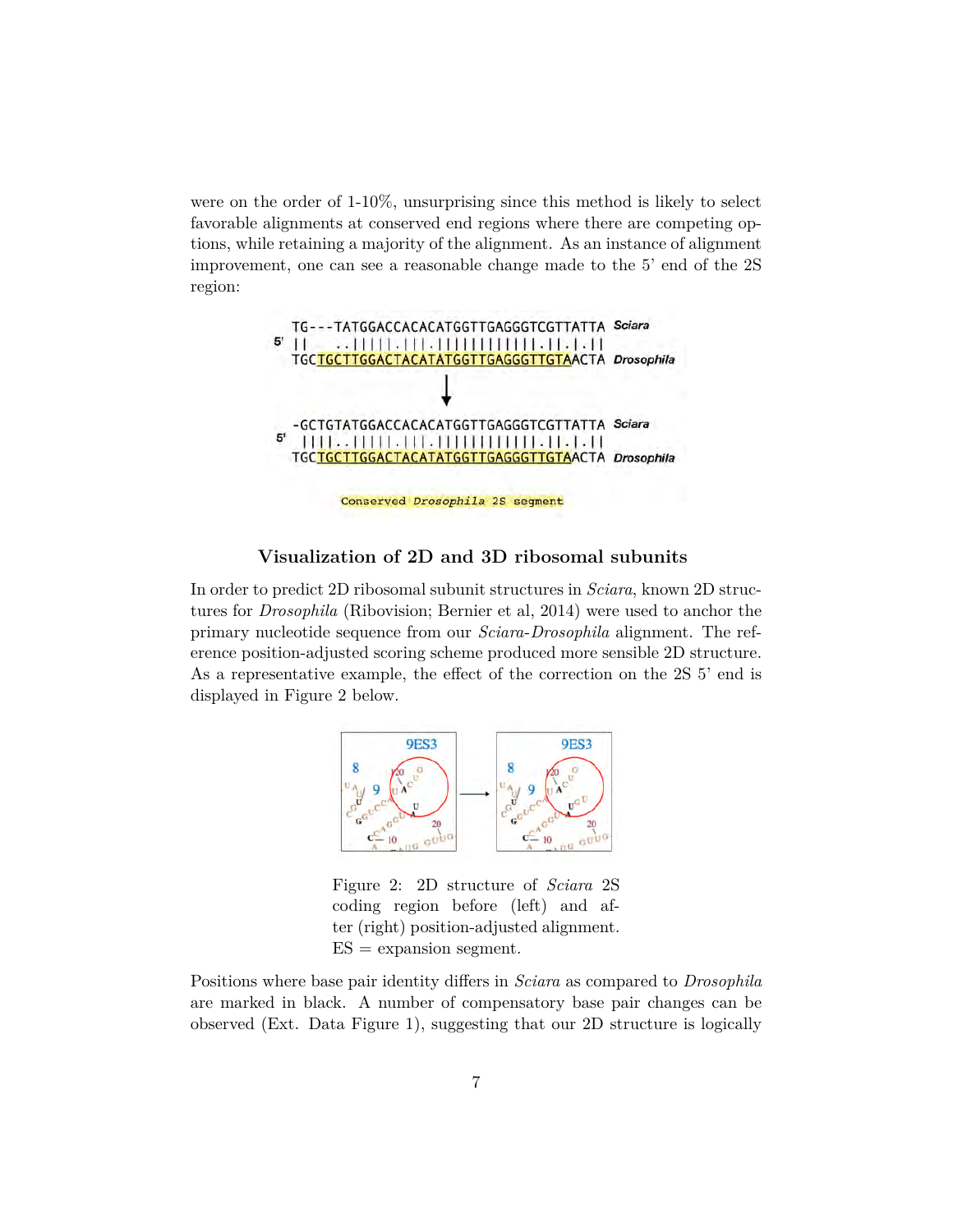consistent with evolution of ribosomal structure.

Next, we sought to determine the role of R3, an insertion in the 28S coding region of 1-2 rDNA repeats and a candidate for the controlling element of non-disjunction given that it maps to Hc2 (A. Kerrebrock, unpublished). The location of the R3 insertion site was visualized in 2D and 3D models of the large ribosomal subunit and compared to the positions of R1 and R2. (Note: Any given rDNA repeat unit would have none or just one of the three insertions (R1, R2, R3), but all three insertions are shown superimposed on the same 2D or 3D structure of 28S rRNA so that their relative positions to one another may be visualized.) In 2D space, both R3 and R2 sites were found to be located on 28S helix 69 (Ext. Data Figure 2). In 3D space, the R3 site was also observed to be near R2 (Ext. Data Figure 3), and all three insertion sites were located on the subunit interface, suggesting possible interaction with the small ribosomal subunit. Further inspection of the primary sequence revealed that the R3 and R2 sites were indeed found be located within highly-conserved eukaryotic nucleotide element 38 (eCNE 38; Doris et al, 2015), which has a putative role in the intersubunit bridges B2a, B2b, B3, and B7a. This is also in agreement with the 2D structure, as 28S helix 69 (on which R3/R2 reside) is known to participate in the formation of bridge B2a (Behrmann et al, 2016).

#### **Comparing expression in the non-rDNA interruption**

The putative controlling element of X chromosome non-disjunction may reside in a large 50-kilobase segment of non-rDNA that maps to Hc2 and is embedded within the tandem rDNA array. Since non-disjunction occurs during spermatogenesis, male pupae ought to show evidence of greater CE expression if the CE is a transcribed RNA. Therefore, mRNA reads from female pupae, male pupae, and testes isolated from male pupae were mapped to contig 230, an element of a Falcon assembly of the *Sciara* genome that contains a large portion of the 50 kb non-rDNA interruption (Ext. Data Figures 4). Total reads mapping to each 100 bp window in the non-rDNA were summed. Counts were then normalized by size factors computed by the "median ratio method," incorporating all genes represented across samples. P-values for differential expression of normalized data were then computed by *t*-test.

There was found to be no statistically significant differences in expression in non-rDNA regions. RNA-seq libraries from the male pupal testes contained markedly less rRNA contamination (*<* 0*.*5% as compared to 2-5% in other samples). This may be attributed to the different protocols used (i.e, polyA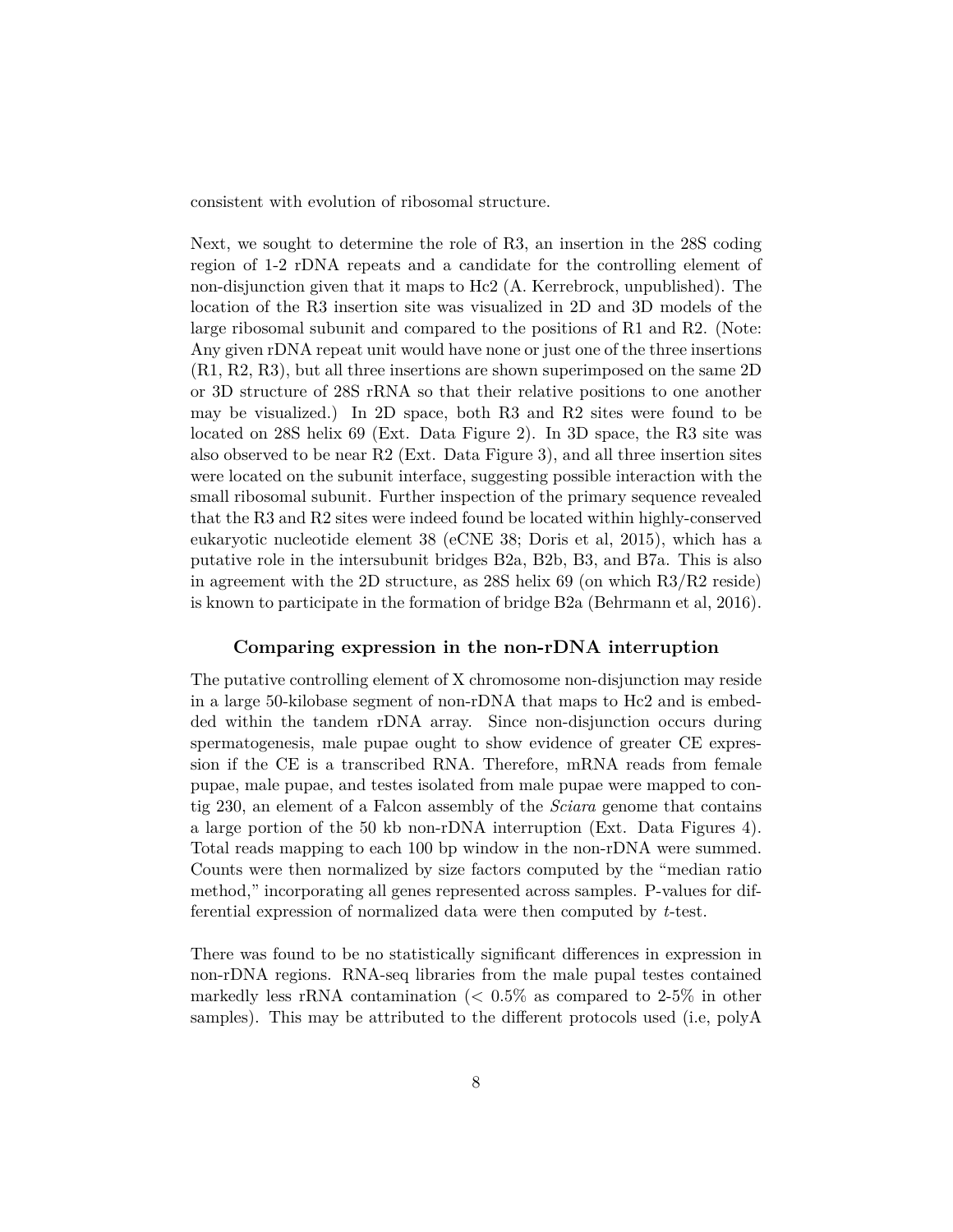selection methods) to extract and purify RNA from these samples, rather than true biological differences.

#### **Discussion**

Primary, secondary, and tertiary structures of rDNA were successfully constructed through a position-weighted alignment scheme following by anchoring of the *Sciara* sequence to experimentally verified *Drosophila* structures. R3 was found to be located at conserved regions near the subunit interface, presumed to be involved in inter-subunit bridging. It remains unknown why the roughly 100 nt region in 28S rRNA is a hotspot for insertion of R1, R2 and/or R3. Given that R3 maps to Hc2, it constitutes a candidate for the CE, but the mechanism by which it may mediate non-disjunction is enigmatic.

Mapping of RNA-seq reads to the non-rDNA interrupt revealed no regions of differential expression between male pupal testes and whole-bodied male pupae, nor between male pupae and female pupae. The controlling element may therefore have not been present in our RNA-seq library (e.g, due to short transcript length as in small noncoding RNAs or due to lack of a polyA tail), or the CE may map to another region of Hc2 entirely (i.e, not within contig 230 of the Falcon genome assembly). Alternatively, the controlling element of non-disjunction may not be a transcribed element at all. Rather, it is possible that whichever chromosome contains the majority of rDNA undergoes nondisjunction (Abbott & Gerbi, 1981). Since 10% of rDNA repeats are found within Hc1,  $50\%$  within Hc2, and  $40\%$  within Hc3 (Crouse et al, 1977), the latter hypothesis is consistent with translocation results indicating that Hc1  $+$  Hc2 (60% total rDNA) and Hc2  $+$  Hc3 (90% total rDNA) have the CE activity (Crouse, 1979).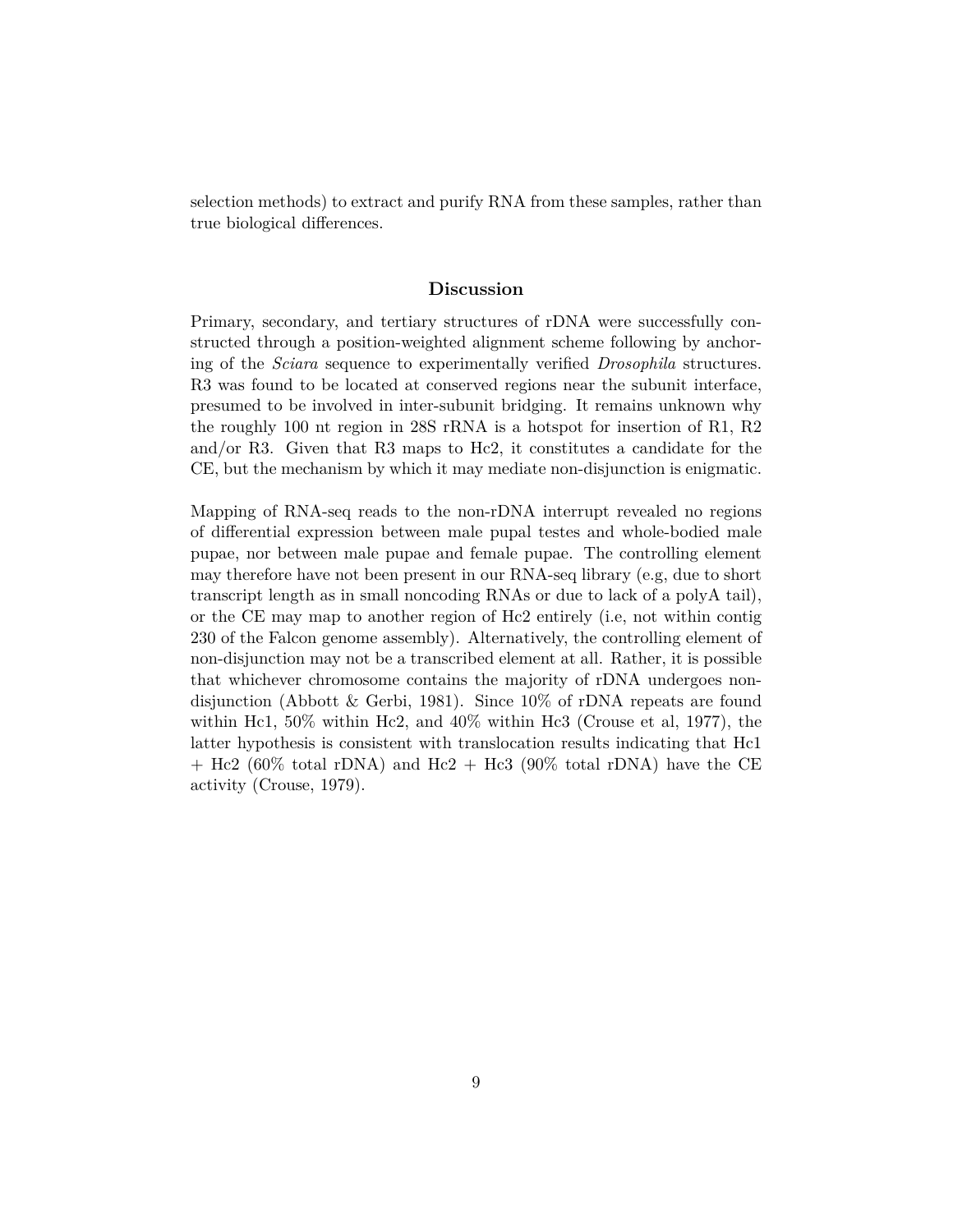#### **References**

[1] A. Simeone E. Boncinelli. 5-Cleavage site of D. melanogaster 18 S rRNA. FEBS Lett. 1984 Feb 27;167(2):249-53.

[2] Behrmann E, Loerke J, Budkevich TV, Yamamoto K, Schmidt A, Penczek PA, Vos MR, Bürger J, Mielke T, Scheerer P, Spahn CM. Structural snapshots of actively translating human ribosomes. Cell. 2015 May 7;161(4):845-57. doi: 10.1016/j.cell.2015.03.052. PMID: 25957688; PMCID: PMC4432480.

[3] Bernier, C. R., Petrov, A. S., Waterbury, C. C., Jett, J., Li, F., Freil, L. E., Xiong, X., Wang, L., Migliozzi, B. L. R., Hershkovits, E., Xue, Y., Hsiao, C., Bowman, J. C., Harvey, S. C., Grover, M. A., Wartell, Z. J., and Williams, L. D. (2014). FD169: RiboVision Suite for Visualization and Analysis of Ribosomes. Faraday Discussions

[4] Crouse, Helen. (1960). The Controlling Element in Sex Chromosome Behavior in Sciara. Genetics. 45. 1429-43.

[5] Crouse, Helen. (1977). X heterochromatin subdivision and cytogenetic analysis in Sciara coprophila (Diptera, Sciaridae) - I. Centromere localization. Chromosoma. 63. 39-55.

[6] Crouse, Helen. (1979). X heterochromatin subdivision and cytogenetic analysis in Sciara coprophila (diptera, sciaridae) - II. The controlling element. Chromosoma. 74. 219-239.

[7] Crouse H, Gerbi S, Liang C, Magnus L, Mercer I. (1977). Localization of ribosomal DNA within the proximal X heterochromatin of Sciara coprophila (Diptera, Sciaridae). Chromosoma. 64. 305-18. 10.1007/BF00294938.

[8] de Lanversin, G., Jacq, B. Sequence and secondary structure of the central domain of Drosophila 26S rRNA: A universal model for the central domain of the large rRNA containing the region in which the central break may happen. J Mol Evol 28, 403–417 (1989). https://doi.org/10.1007/BF02603076

[9] Doris SM, Smith DR, Beamesderfer JN, Raphael BJ, Nathanson JA, Gerbi SA. Universal and domain-specific sequences in 23S-28S ribosomal RNA identified by computational phylogenetics. RNA. 2015 Oct;21(10):1719-30. doi: 10.1261/rna.051144.115. Epub 2015 Aug 17. PMID: 26283689; PMCID: PMC4574749.

[10] Gerbi S.A. (1986) Unusual Chromosome Movements in Sciarid Flies. In: Hennig W. (eds) Germ Line — Soma Differentiation. Results and Problems in Cell Differentiation (A Series of Topical Volumes in Developmental Biology), vol 13. Springer, Berlin, Heidelberg

[11] Jordan BR, Jourdan R, Jacq B. Late steps in the maturation of Drosophila 26 S ribosomal RNA: generation of 5.8 S and 2 S RNAs by cleavages occurring in the cytoplasm. J Mol Biol. 1976 Feb 15;101(1):85-105.

[12] Jordan BR, Latil-Damotte M, Jourdan R. Sequence of the 3'-terminal portion of Drosophila melanogaster 18 S rRNA and of the adjoining spacer: comparison with corresponding prokaryotic and eukaryotic sequences. FEBS Lett. 1980 Aug 11;117(1):227-31.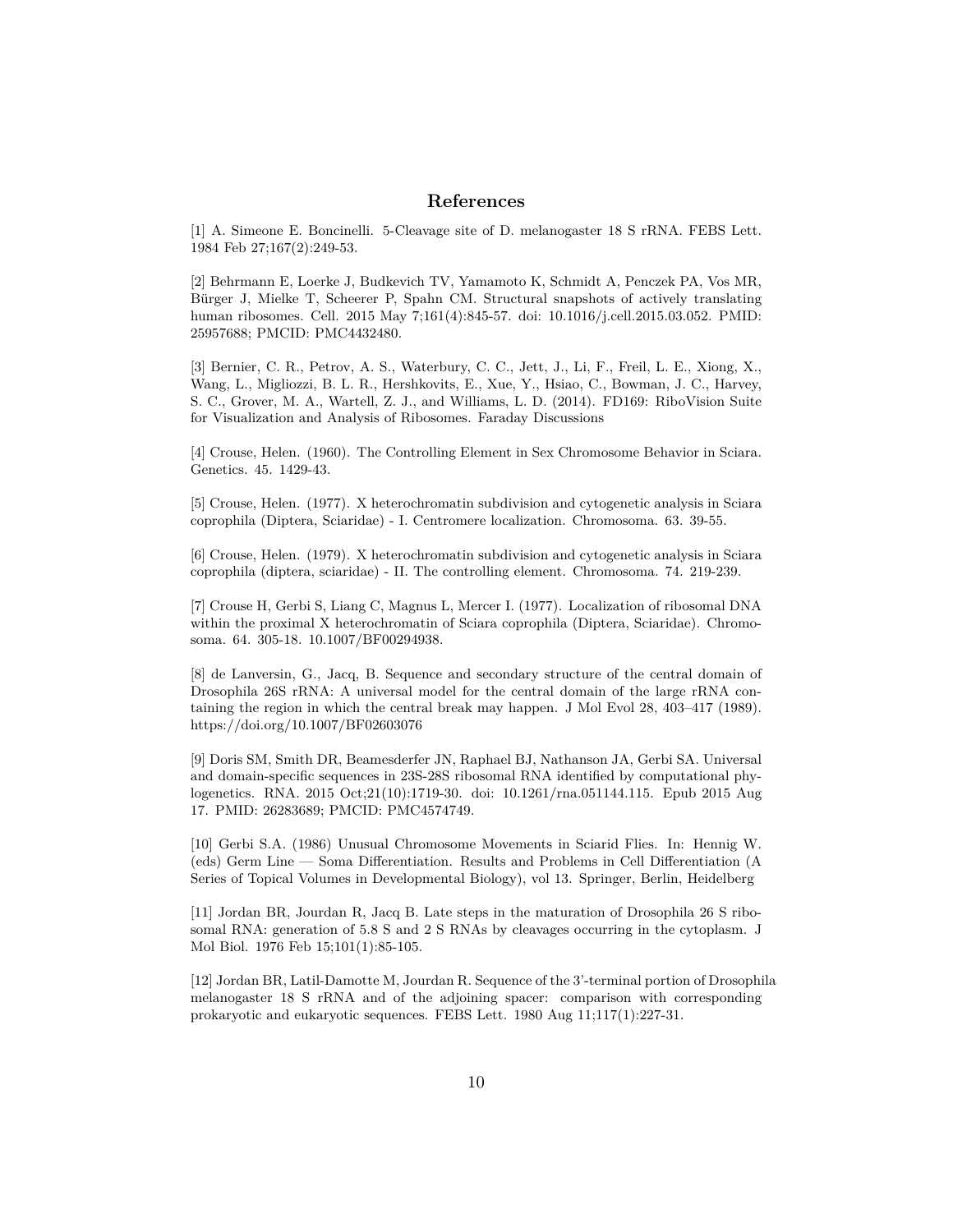[13] Long, E.O., Collins, M., Kiefer, B.I. et al. Expression of the ribosomal DNA insertions in bobbed mutants of Drosophila melanogaster . Molec. Gen. Genet. 182, 377–384 (1981). https://doi.org/10.1007/BF00293925

[14] Mandal RK, Dawid IB. The nucleotide sequence at the transcription termination site of ribosomal RNA in Drosophila melanogaster. Nucleic Acids Res. 1981 Apr 24;9(8):1801-11. doi: 10.1093/nar/9.8.1801. PMID: 6264393; PMCID: PMC326804.

[15] Pavlakis GN, Jordan BR, Wurst RM, Vournakis JN. Sequence and secondary structure of Drosophila melanogaster 5.8S and 2S rRNAs and of the processing site between them. Nucleic Acids Res. 1979 Dec 20;7(8):2213-38. doi: 10.1093/nar/7.8.2213. PMID: 118436; PMCID: PMC342381.

[16] Ware VC, Renkawitz R, Gerbi SA, rRNA proceesing: removal of only nineteen bas at the gap between 28S and 28S rRNAs in Sciara coprophila, Nucleic Acids Research, Volume 13, Issue 10, 24 May 1985, Pages 3581–3597, https://doi.org/10.1093/nar/13.10.3581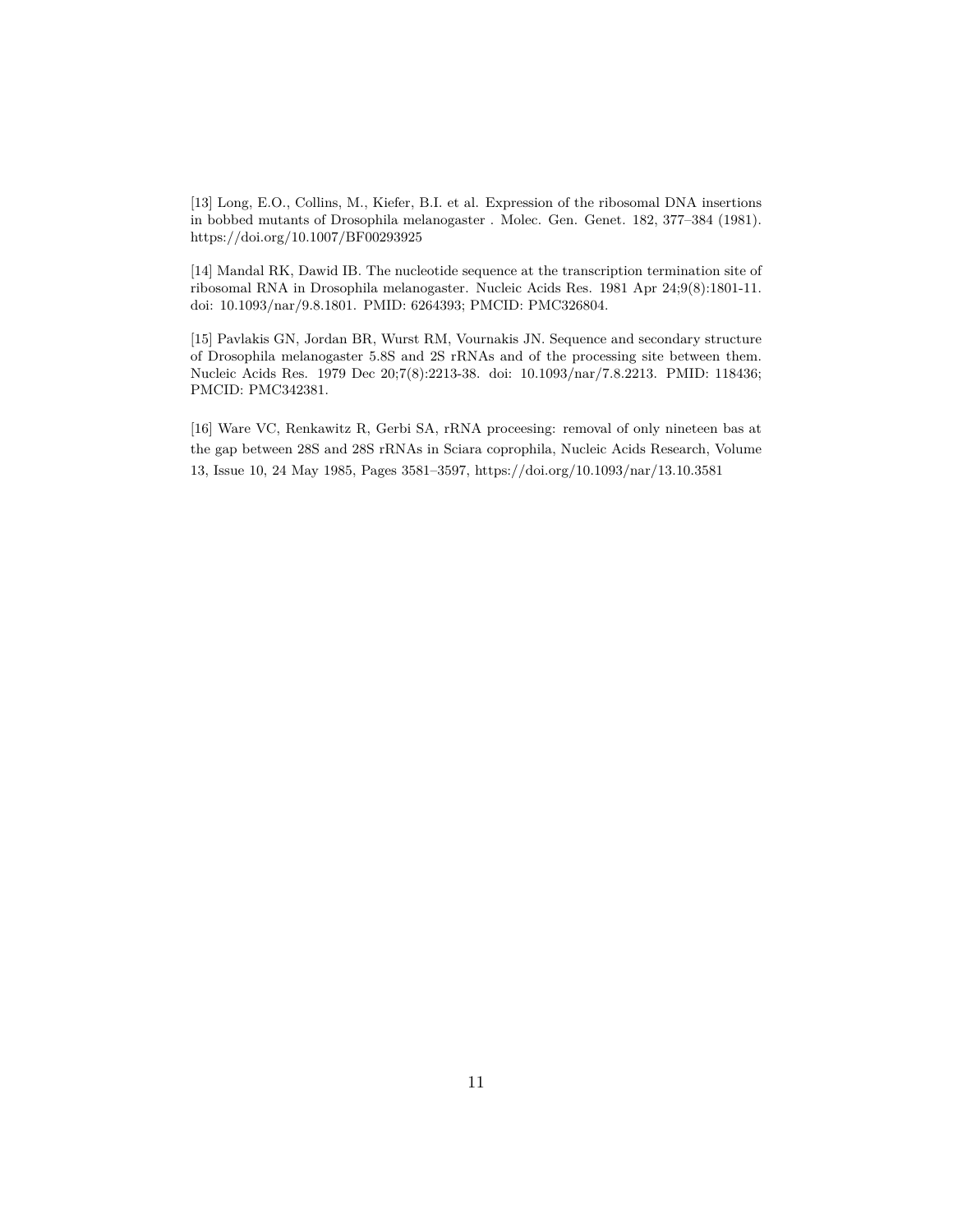## **Part 2: An Exploration of the Radiation Response via RNA-seq Analysis**

## **Introduction**

*Sciara coprophila* exhibits greater resistance to X-irradiation than related organisms. The larvae of *Drosophila melanogaster*, for instance, can withstand a 20 Gy dose of X-irradiation but will succumb to a 40 Gy dose (Jaklevic and Su, 2004; Ashburner et al, 2005). By contrast, *Sciara* larvae are able to withstand an 80 Gy dose of X-irradiation and retain full ability to pupate (though there is a decreased eclosion rate [J. Borden et al, unpublished]). Whereas *Drosophila* has long been popular as a model organism for forward genetic studies (Muller, 1928; Ashburner et al, 2005), *Sciara* is notably more resistant to mutation. While both gross and minute chromosomal abnormalities may be induced in *Sciara* upon irradiation, visible mutations are rare (Crouse, 1949). Some have attributed this phenomenon to the physical appearance of *Sciara*, whose black body and eyes make difficult the observation of phenotypic changes. Though this may be true, *Sciara* may also be likely to harbor an enhanced biochemical responses to radiation.

It is worth noting that the stated radioresistance of *Sciara* is based on comparison with species of its own class. An increased resistance to X-irradiation is generally seen with organismal simplicity. The bacterium *Deinococcus radiodurans*, for example, can survive a 5000 Gy dose of X-irradiation (Slade and Radman 2011). And while an X-irradiation dose of 1200 Gy is lethal to the budding yeast *Saccharomyces cerevisiae* (Mitchel and Morrison, 1984), the Bdelloid rotifers *Adineta vaga* and *Philodina roseola* can survive this dose (Gladyshev and Meselson, 2008). Conversely, complex multicellular organisms have been shown to be highly sensitive to X-irradiation, with 1.5 to 11 Gy being the lethal dose for humans. Furthermore, among complex organisms, insects exhibit relatively high X-irradiation resistance, with the lethal dose depending on developmental stage: eggs are more sensitive than larvae, with pupae and adults being the most resistant. Radioresistance, therefore, varies widely among organisms.

To further explore the relative radioresistance of *Sciara*, RNA-seq analysis was performed on irradiated larvae to study gene expression changes. The study of radioresistance may lead to better understanding of both general DNA damage responses and the development of radioresistance following radiation therapy for cancer malignancies.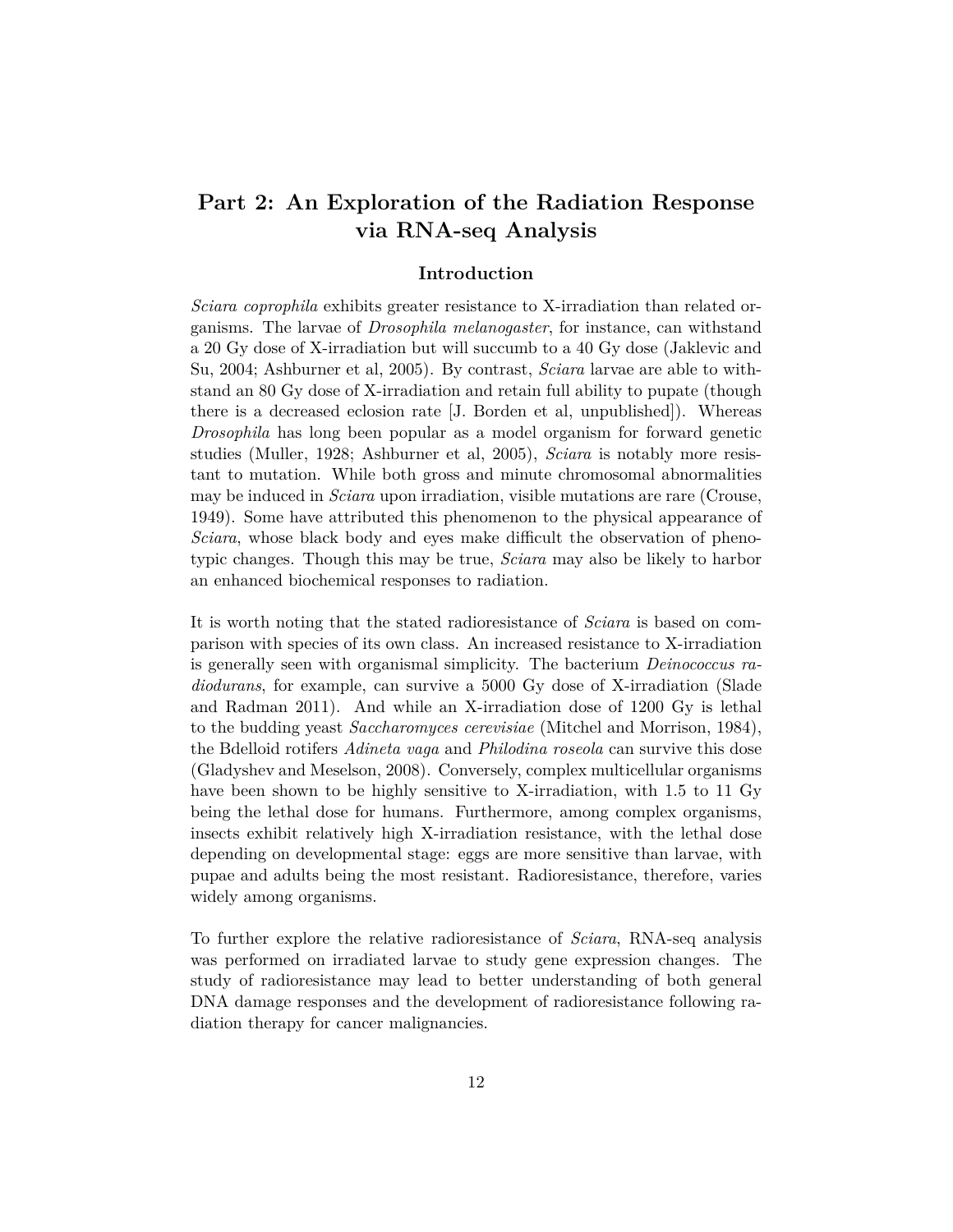## **Methods**<sup>1</sup>

#### **Sample treatment and library preparation**

Roughly 590 larvae (*Sciara coprophila* HoLo2 strain, female, pre-eyespot) from 8 vials were distributed across three  $2.2\%$  (w/v) agar Petri plates in a sequential process (i.e, a single larva was placed on plate A, followed by plate B, plate C, and so forth). Larvae from each of these three plates were in turn distributed across four additional plates to provide replicates, making for 12 plates total. Two of the four plates in each replicate were randomly selected for irradiation, with the other two plates serving as matched controls. Approximately 50 larvae were present on each plate. Samples were irradiated for 50 minutes at 80 Gy using 137Cs *γ* rays emitted by a JL Shepherd irradiator. Doses in Gray  $(Gy)$  correspond to the absorption of 1 J/kg, with 1 Gy equivalent to 100 rads. A continuous dose rate of 1.7 Gy/min was administered to the larvae.

Subsequent steps were performed (or samples frozen) roughly 45 minutes after radiation. Total RNA isolation was performed by homogenization after addition of TRIzol reagent (1 ml per 50-100 mg tissue), followed by pelleting of debris through centrifugation at 12000g for 10 minutes. Subsequently, 0.2 ml chloroform was added per 1 ml of the Trizol-containing supernatant and shaken for 15 seconds followed by a 2-3 minute incubation. After another centrifugation of 12000g for 10 minutes, the RNA occupying the aqueous layer in the resulting solution was precipitated with isopropanol. RNeasy columns were used for isolation of total RNA. Subsequent library preparation involved AMPure bead cleaning, polyA selection, and NEB adaptor ligation for pairedend, strand-specific RNA sequencing.

#### **RNA-seq analysis**

RNA-seq reads were available as fastq files. Analysis pipeline involved preprocessing and quality control of fastq files (i.e, trimming of adaptors and removal of low-quality reads), mapping of reads to the reference genome or transcriptome, counting reads mapped to features of interest (i.e, genes or gene isoforms), and analysis of differential expression among samples. All computa-

<sup>1</sup>Prior to the present work, preparation of samples was completed by John Urban, Jacob Bliss, and Julia Borden of the Gerbi Lab with irradiation performed with assistance from Richard Shea of Brown's Environmental Safety Office. Sequencing of the *Sciara* genome and its assembly including Falcon contig 230 was completed by John Urban. RNA-seq data for pupal testes was courtesy of Christina Hodson.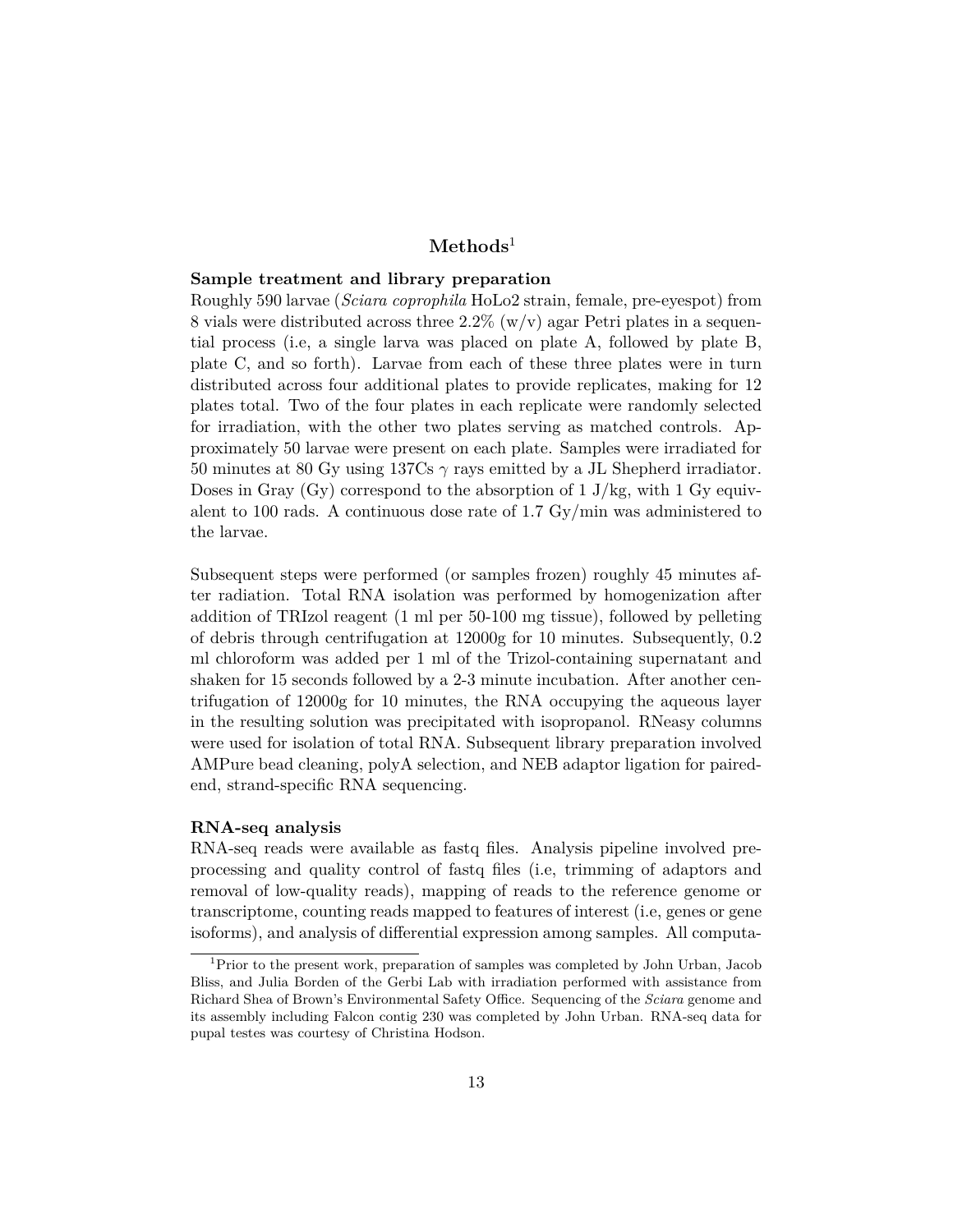tional work was done on N1 cloud machines hosted on Google Cloud Platform.

Quality control was performed using FastQC software (Babraham Bioinformatics) followed by adaptor trimming by Trimmomatic. Per base sequence quality was observed to be sufficient (Ext. Data Figure 1A), with mild degradation of signal at 3' and 5' end of reads. Loss of signal is expected due to accumulation of errors during sequencing-by-synthesis methods. Per base sequence content was roughly equivalent across a majority of read positions (Ext. Data Figure 1B), with large biases at read ends likely due to nonrandom hexamer priming. As noted in the literature, hexamer primer bias may persist for up to 13 bases as opposed to the expected six (Hansen et al, 2010). Per base GC content was normally distributed with a mean at 45%. Sequence duplication levels were low. Based on these evaluations of quality control metrics, samples were high-quality and additional removal of reads beyond adaptors proved unnecessary.



Figure 1: RNA-seq analysis pipeline.

Next, reads were aligned to a Canu-assembled reference genome of *Sciara* by STAR software. STAR constructs a suffix array of the reference genome, thus allowing for rapid read alignment. Reads are first seeded onto the genome, followed by stitching of the alignment and determination of optimal gaps. STAR outputs .sam/.bam files with read alignments in both genomic and transcriptomic coordinates.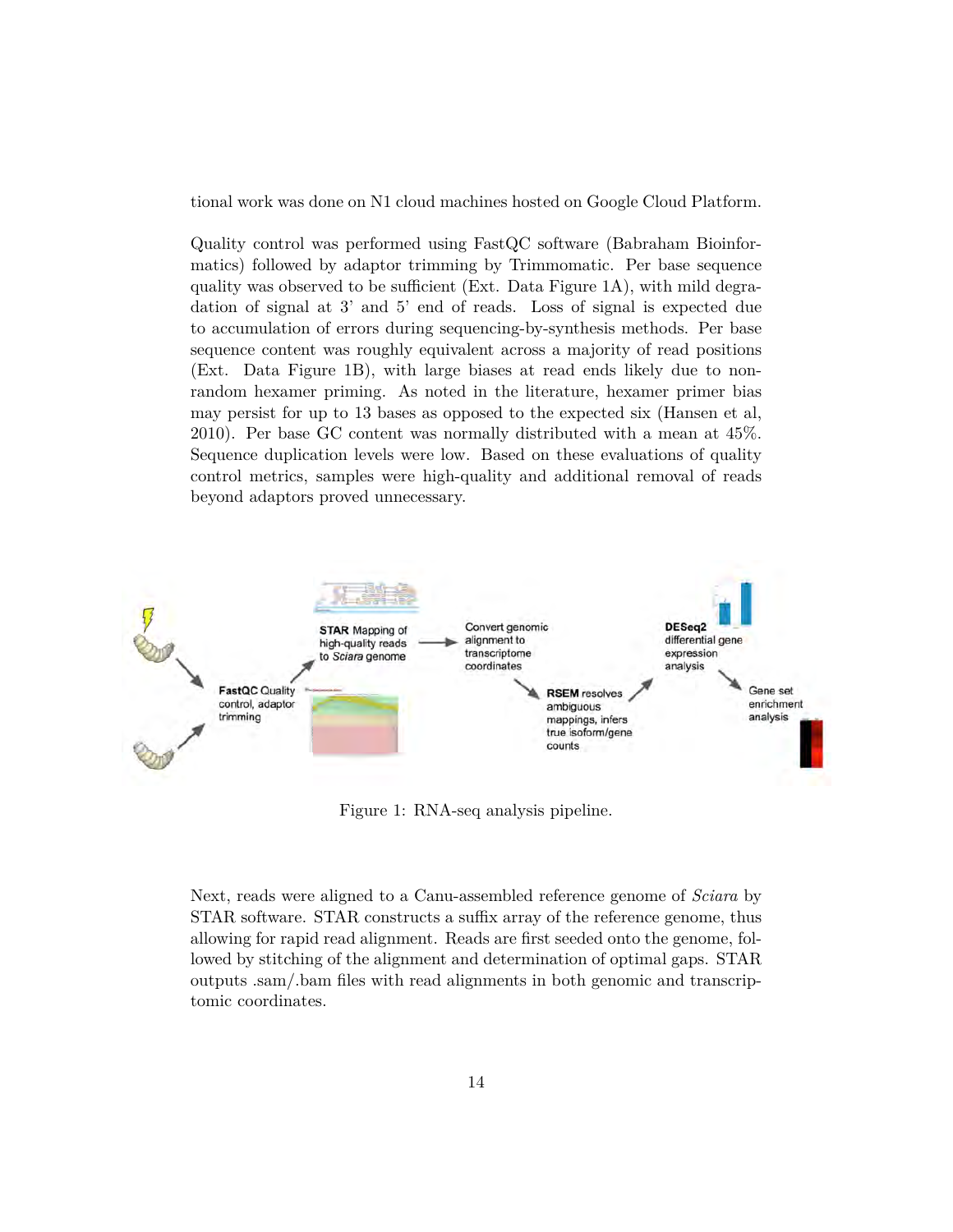Following read alignment with STAR, ambiguously-mapped reads remained unresolved. 4-8% of reads mapped to multiple regions of the genome. Retaining all multi-mapping reads may bias gene/isoform counts. If reads mapping to two genes or isoforms A and B, for instance, are included in both counts, biologically true differences in expression may be masked. Discarding ambiguous reads may also lead to both bias and loss of information. Thus, ambiguous mappings were resolved using RSEM, which takes as input the genome sequence, gene annotation, and .bam alignment from STAR, and outputs expected read count distribution and a probabilistically-weighted alignment.

Expected read counts from RSEM cannot be immediately compared between sample groups. Differences in sequencing depth, for instance, will confound true biological differences in gene expression. Furthermore, simply normalizing by equating total RNA read counts may lead to misleading results, as differences in total gene expression may be biologically genuine. Thus, DE-Seq2 was used to infer true gene expression given observed read counts.

The process for DESeq2 will be explained briefly. First, differences in library depth are accounted for by the inclusion of a "size factor" term. Size factors for each sample are estimated by computing the "median of ratios" (that is, the median of the ratios of each gene count in a sample relative to the geometric mean of gene counts across all samples). In addition to sequencing depth, DESeq2 also models variability in gene expression within each group, via a negative-binomial dispersion parameter. This is performed on a gene-wise basis, operating under the assumption that biological variance in gene expression (across cells) ought to be similar. Dispersion is therefore first estimated for each gene individually. Subsequently, these gene-wise dispersions are fitted to a smooth function of dispersions relative to mean gene expression. This serves as a form of regularization, an essential step given that sample sizes are frequently small in RNA-seq workflows (usually less than 10 samples per condition). Finally, DESeq2 fits a negative binomial model to each gene given the estimated size factor and dispersion terms, and employs the Wald Test to determine significance of differential expression. Log-fold changes (LFC) estimates are "shrunken" using the mean LFC across all genes as a prior. This reduces the chance of observing inaccurate LFC estimates when quality is low.

After obtaining log-fold changes in gene expression by DESeq2, over-representation analysis was performed on the set of differentially expressed genes. In this analysis, the frequency of a gene set characterization in the differentiallyexpressed group is compared to its overall frequency among all known genes.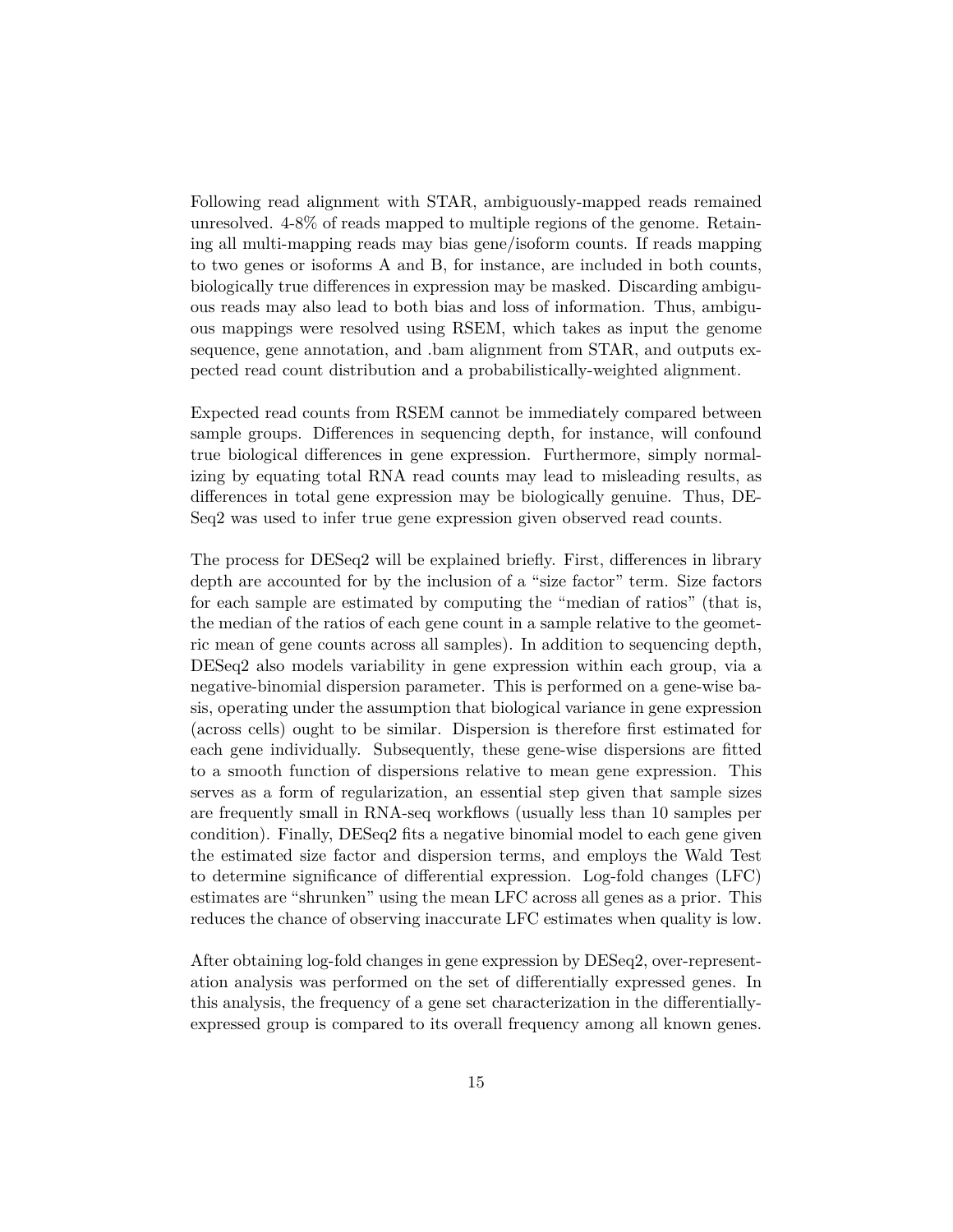If this frequency is significantly higher than would be expected by random chance, the gene set is considered "over-represented." This frequency is commonly given by the hypergeometric distribution. Gene set enrichment analysis is similar in objective to over-representation analysis, with the most important difference being the identity of the input, which is generally a ranked list of all genes rather than a set of differentially-expressed genes. Over-representation analysis of Gene Ontology (GO) terms was performed by using the Panther web interface. A diagram of the complete pipeline is given below (Figure 1).

## **Results**

#### **Evaluating sensibility of the RNA-seq pipeline**

Normalized counts and log-fold changes were visualized for preliminary exploration of the data. Plotting variance of expression within each sample group against mean gene expression value revealed that the former is generally greater than the latter (Figure 2).



Figure 2: Mean vs variance in control and irradiated samples. Line is of slope  $1 \text{ (mean} = \text{variance}).$ 

This justified our use of DESeq2, which employs a negative binomial model that allows variance to be greater than the mean. Furthermore, Figure 2 reveals a clear dependency of the variability in the variance on mean gene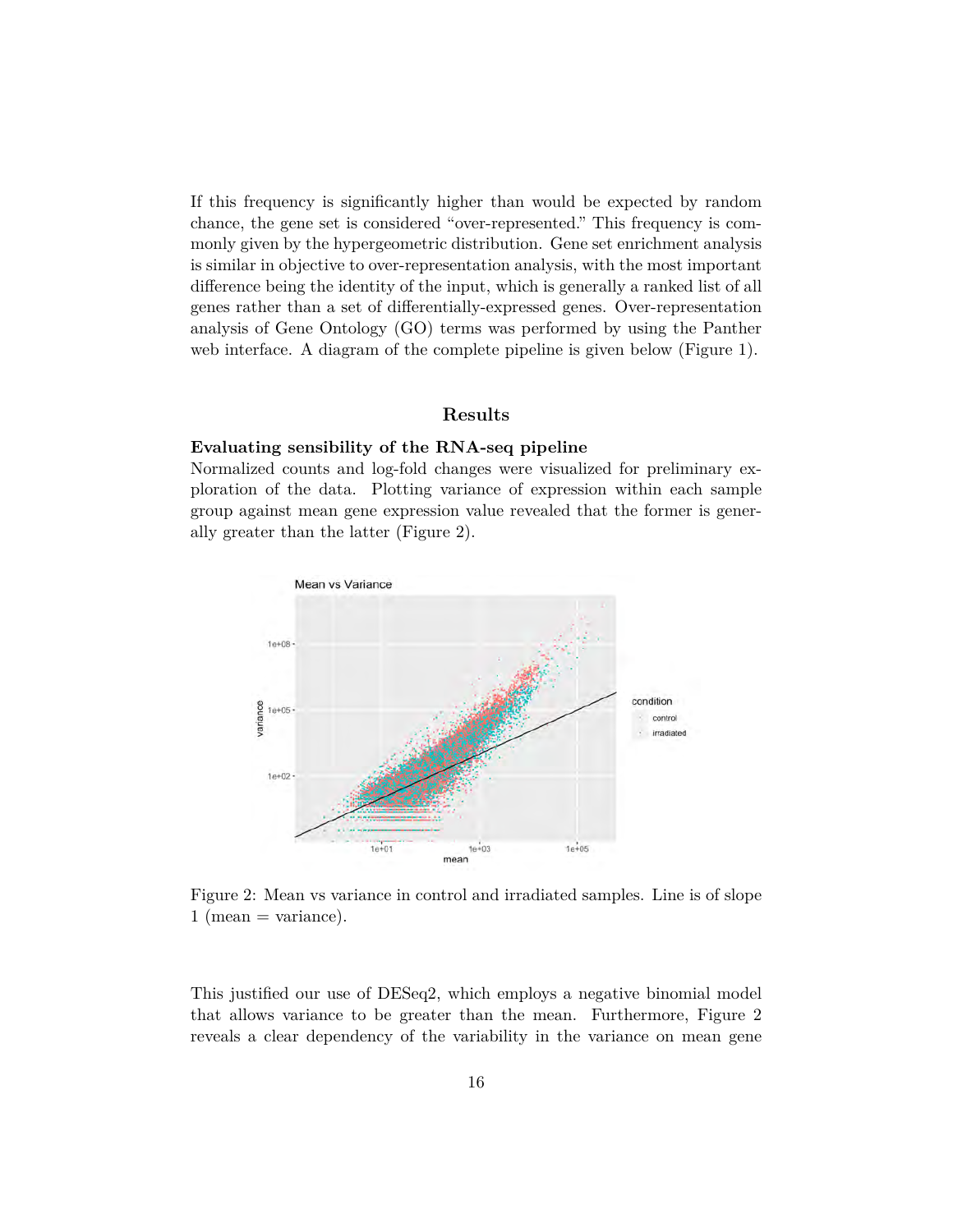expression (heteroscedasticity). This justifies both the necessity of modeling dispersion, as well as the mean-based regularization of dispersion that occurs within DESeq2.

Log-fold changes were visualized both before and after shrinking (Ext. Data Figure 2). Differentially-expressed genes, marked in red, spanned much of the range of possible mean normalized counts, and thus DESeq2 appeared to be effective in removing association between gene mean and likelihood of differential expression.



Figure 3: Volcano plot of log-fold changes against negative-log p-values for all genes Line marks  $p = 0.01$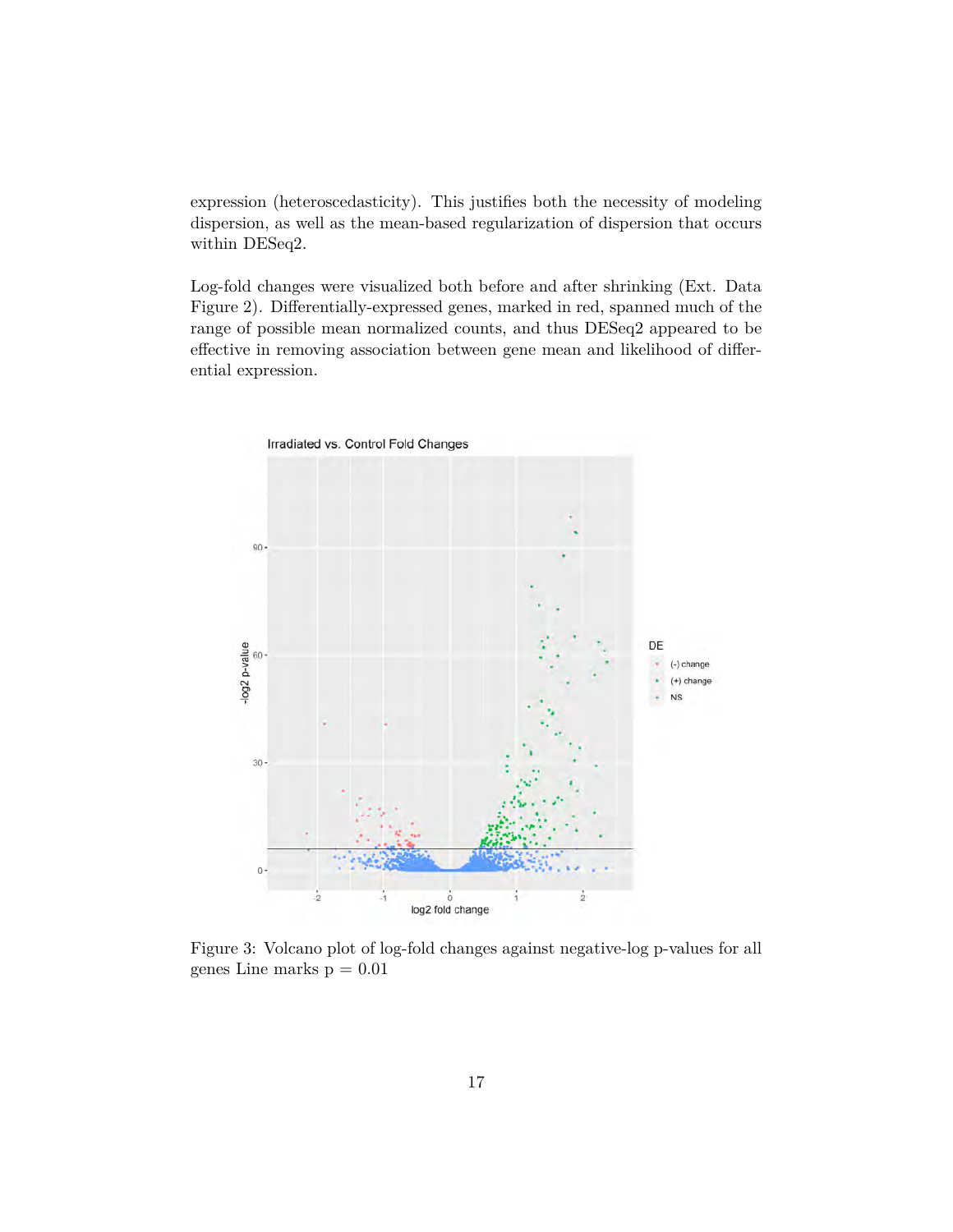#### **The radiation response is a transcriptionally active state**

The biochemical response to radiation may involve both up-regulation and down-regulation of gene expression. In our samples, over 80% of differentiallyexpressed genes had greater expression in irradiated samples relative to controls (Figure 3). This suggests that the radiation response is a transcriptionally active state, with the predominant short-term response being upregulation rather than down-regulation of genes. Additionally, as can be seen on the volcano plot, log-fold changes of up-regulated genes tended to be larger in magnitude than those of down-regulated changes and their p-values significantly lower. It is important to note, however, that these changes only reflect relatively immediate changes in RNA expression, as total RNA was extracted (or samples frozen) roughly 45 minutes after the culmination of radiation treatment.



Figure 4: DESeq2-normalized counts of nucleotide excision repair genes.

## **DNA repair genes are up-regulated in response to radiation**

DNA repair genes involved in nucleotide excision repair, including homologs of *Rad51*, *Xrcc5*, and *Xpc*, were observed to be up-regulated in irradiated samples, with 2-3 fold differences in mean normalized expression, computed using normalized counts multiplied by fold changes derived from DESeq2 (Figure 4). Upon observing these differences, expression in other DNA repair pathways was investigated. Interestingly, differences in expression of mismatch repair genes (*Mlh1*, *Msh4* ) and base excision glycosylases (*Ung*) were generally not significant (with the exception of a small subset of base-excision repair genes that were down-regulated; Ext. Data Figure 3). This finding may be partially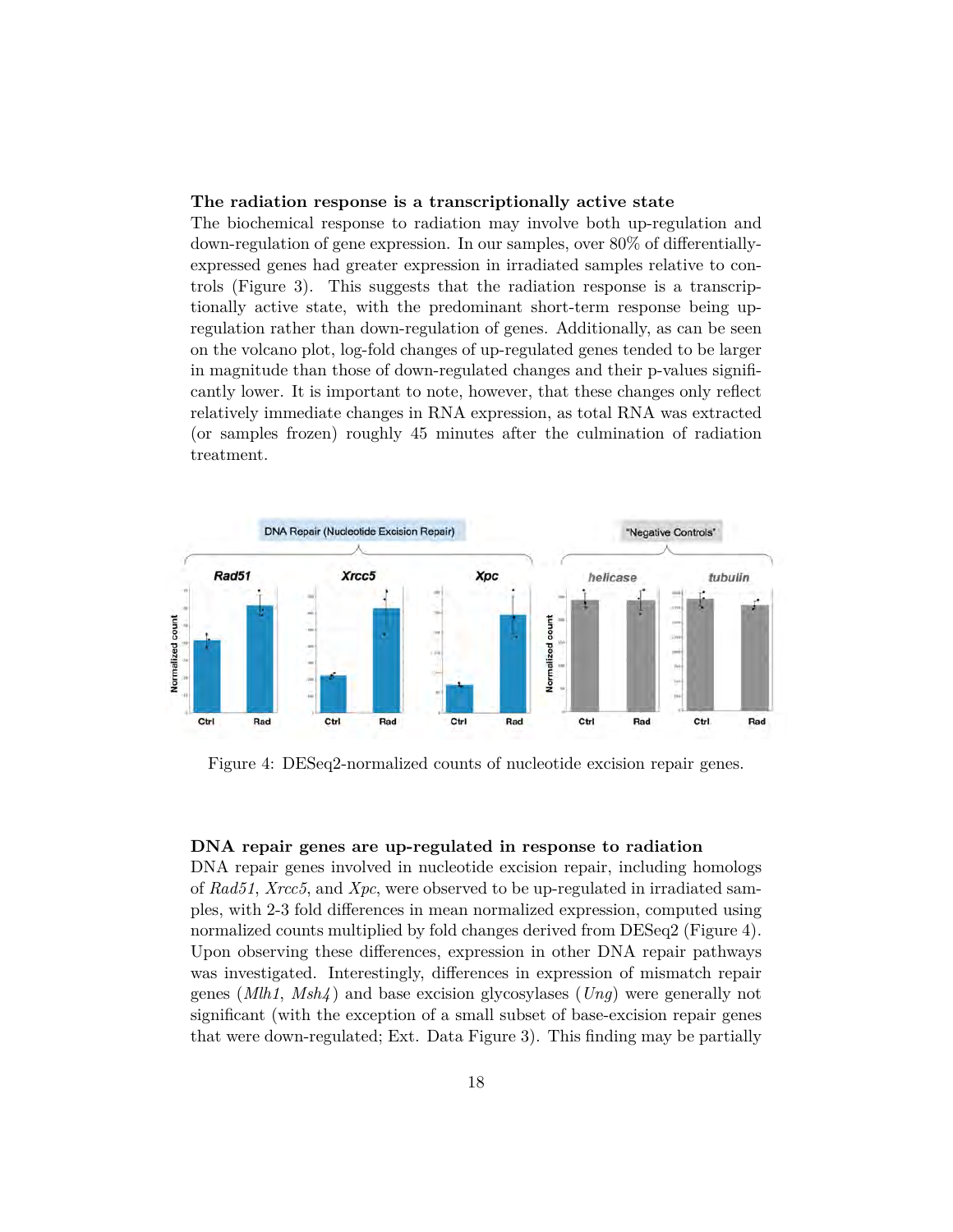attributed to the minimal role that mismatch repair proteins tend to play in correction of gross DNA abnormalities caused by radiation.



Figure 5: Enrichment analysis of Gene Ontology terms in differentiallyexpressed gene set.



Figure 6: DESeq2-normalized counts of *Ago* and *Dicer* genes.

**Enrichment analysis reveals upregulation of RISC-associated genes** Over-representation analysis of GO sets ("Gene Ontology" sets, grouped by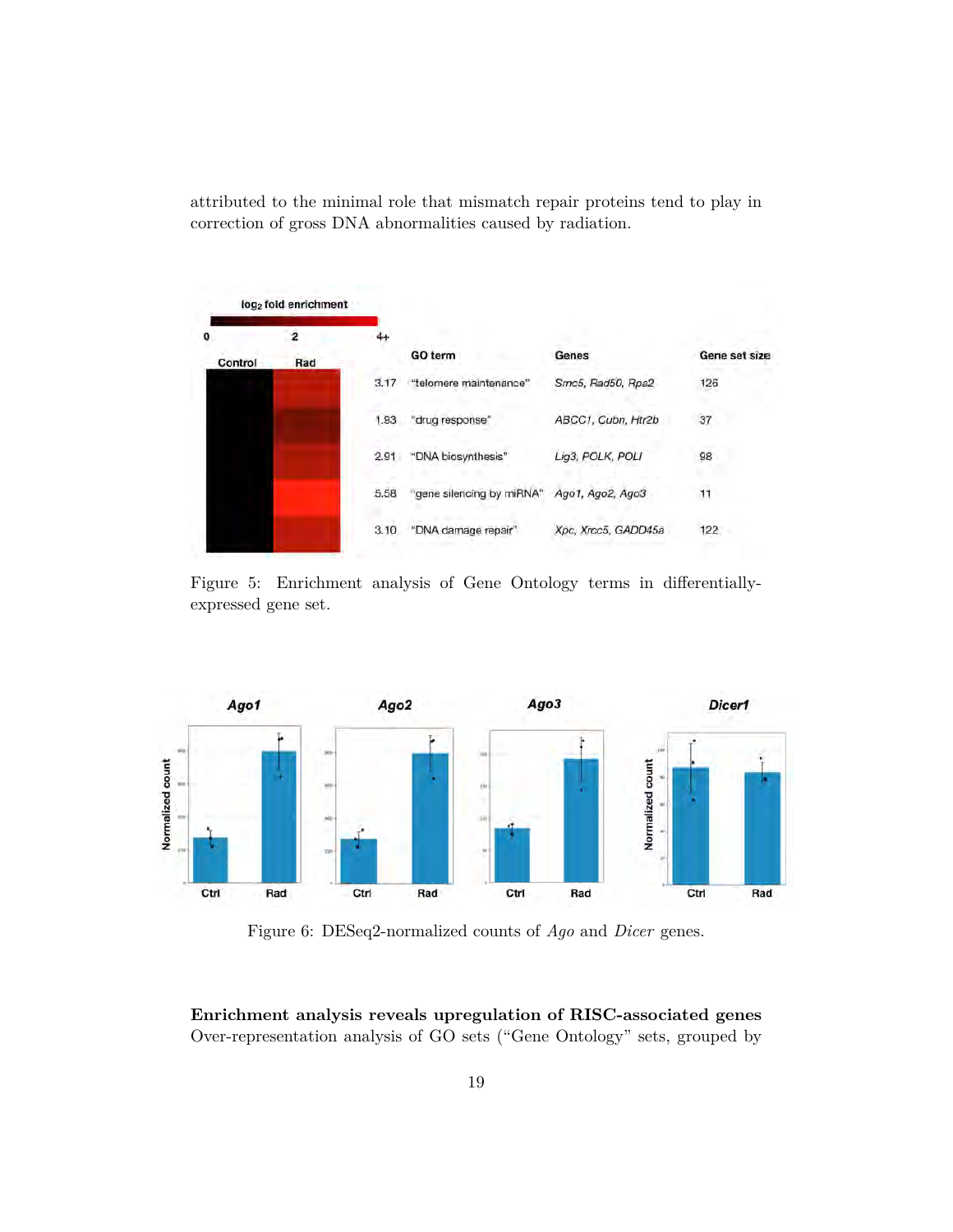biological process, molecular function, or cellular component) revealed enrichment of gene sets involved in 'telomere maintenance,' 'DNA damage repair,' and 'DNA biosynthesis.' Interestingly, genes involved in gene silencing by miRNA were also observed to be enriched in the differentially-expressed set (Figure 5). A nearly three-fold increase in *Argonaute* mRNA expression was noted, though other RISC-associated genes such as *Dicer1* appeared to be unaffected (Figure 6).

#### **Discussion**

RNA-seq analysis revealed up-regulation of DNA repair genes as expected, including *Rad51* for homologous recombination, *Xrcc5* for non-homologous end-joining, and a variety of genes mediating nucleotide excision repair including *Xpc*. The magnitude and rapid onset (within 1 hour of irradiation) of this response may contribute to radioresistance in *Sciara*.

Furthermore, our observations of the up-regulation of *Ago* genes after radiation are consistent with findings in the literature. For instance, an increase in cell death has been observed post-radiation if *Ago*/*Dicer* are suppressed (Kraemer et al, 2011). Furthermore, there are well-documented miRNA responses to radiation (Metheetrairut & Slack, 2014), providing a biological rationale for the up-regulation of *Ago* genes observed here.

Both Dicer and AGO2 have been found to affect double-strand break (DSB) repair efficiency, suggesting an active role of these factors in this process of recruiting DSB repair proteins (Wei et al. 2012). In addition, human AGO2 has been shown to interact with RAD51 (Gao et al., 2014) and recruit this recombinase to DSB sites, thereby mediating double-stranded DNA ligation during repair by homologous recombination (HR). Because we did not find *Dicer* to be up-regulated after irradiation, it might be the case that any small RNA that interacts with Ago for radiation repair is Dicer-independent, or perhaps even RNA-independent. However, since Dicer has been reported to mediate the DNA damage response (Francia et al. 2016; Burger et al 2017), it may be more likely that sufficient Dicer is already present in cells and that it does not have to be up-regulated following X-irradiation. An alternative explanation is that *Dicer* is up-regulated on a time frame longer than one hour.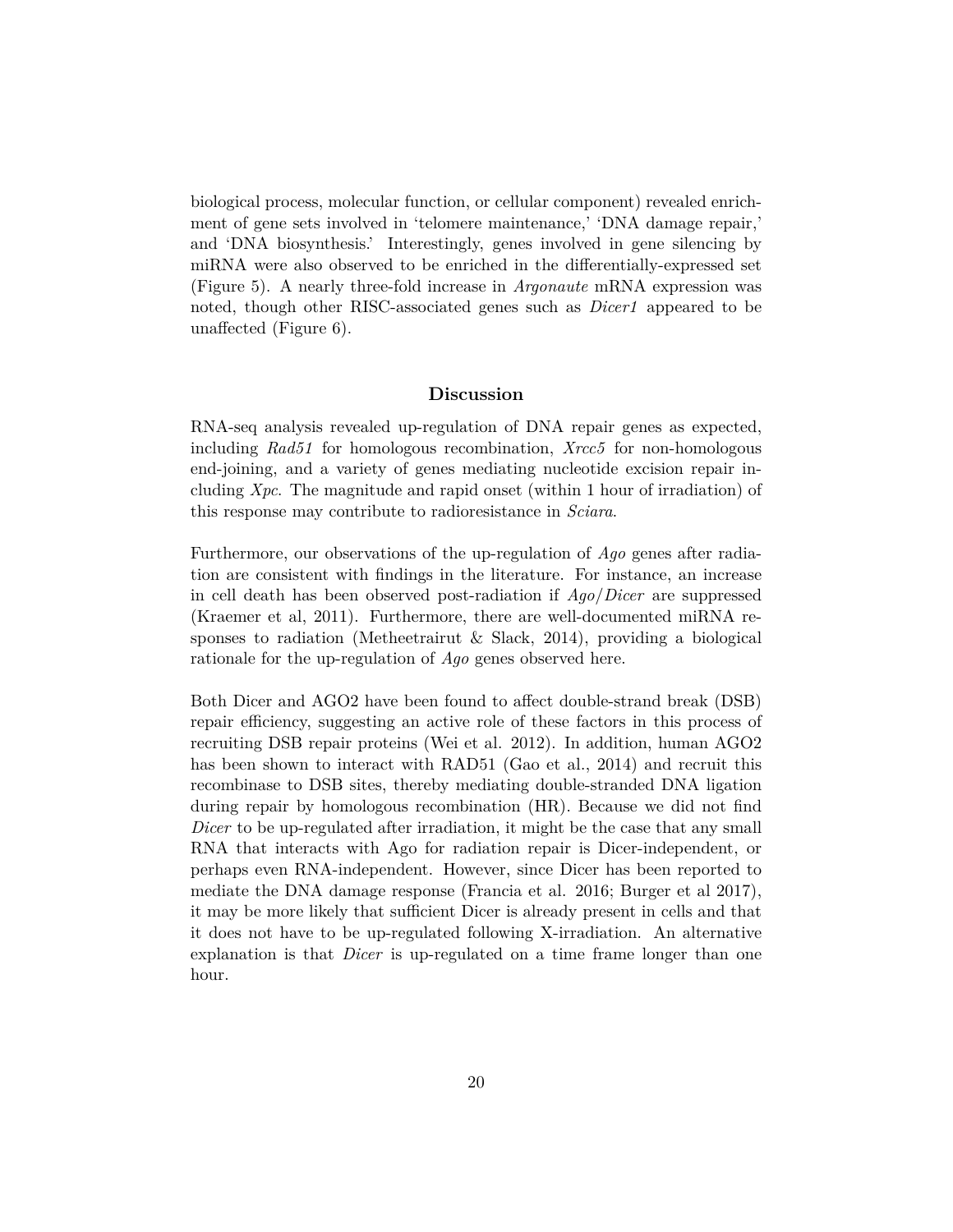#### **References**

[1] Alexander Dobin, Carrie A. Davis, Felix Schlesinger, Jorg Drenkow, Chris Zaleski, Sonali Jha, Philippe Batut, Mark Chaisson, Thomas R. Gingeras, STAR: ultrafast universal RNAseq aligner, Bioinformatics, Volume 29, Issue 1, January 2013, Pages 15–21.

[2] Andrews S. (2010). FastQC: a quality control tool for high throughput sequence data. Available online at: http://www.bioinformatics.babraham.ac.uk/projects/fastqc.

[3] Ashburner M, Golic KG, and Hawley RS. Drosophila: A Laboratory Handbook, Second Edition. New York: Cold Spring Harbor Laboratory Press, 2005.

[4] Burger K, Schlackow M, Potts M, Hester S, Mohammed S, Gullerova M (2017) Nuclear phosphorylated Dicer processes double-stranded RNA in response to DNA damage. J. Cell Biol. 216 (8): 2373–2389. a

[5] Francia S, Cabrini M, Matti V, Oldani A, d'Adda di Fagagna F (2016) DICER, DROSHA and DNA damage response RNAs are necessary for the secondary recruitment of DNA damage response factors. J. Cell Sci. 129: 1468-1476.

[6] Gao M, Wei W, Li MM, Wu YS, Ba Z, Jin KX, Li MM, Liao YQ, Adhikari S, Chong Z, et al. (2014) Ago2 facilitates Rad51 recruitment and DNA double-strand break repair by homologous recombination. Cell Res 24: 532–541

[7] Gladyshev E and Meselson M (2008). Extreme resistance of Bdelloid rotifers to ionizing radiation. Proc. Natl. Acad. Sci. 105: 5139-5144.

[8] Hansen KD, Brenner SE, Dudoit S. Biases in Illumina transcriptome sequencing caused by random hexamer priming. Nucleic Acids Res. 2010 Jul;38(12):e131. doi: 10.1093/nar/gkq224. Epub 2010 Apr 14. PMID: 20395217; PMCID: PMC2896536.

[9] Jaklevic BR and Su TT (2004). Relative contribution of DNA repair, cell cycle checkpoints, and cell death to survival after DNA damage in Drosophila larvae. Current Biology. 14: 23-32.

[10] Kraemer A, Anastasov N, Angermeier M, Winkler K, Atkinson MJ, Moertl S. MicroRNAmediated processes are essential for the cellular radiation response. Radiat Res. 2011; 176(5): 575–586.

[11] Krisko A and Radman M (2010). Protein damage and death by radiation in Escherichia coli and Deinococcus radiodurans. Proc. Natl. Acad. Sci. 107: 14373 -14377.

[12] Li, B., Dewey, C.N. RSEM: accurate transcript quantification from RNA-Seq data with or without a reference genome. BMC Bioinformatics 12, 323 (2011).

[13] Love MI, Huber W, Anders S (2014). "Moderated estimation of fold change and dispersion for RNA-seq data with DESeq2." Genome Biology, 15, 550.

[14] Metheetrairut C, Slack FJ. MicroRNAs in the ionizing radiation response and in radiotherapy. Curr Opin Genet Dev. 2013 Feb;23(1):12-9. doi: 10.1016/j.gde.2013.01.002. Epub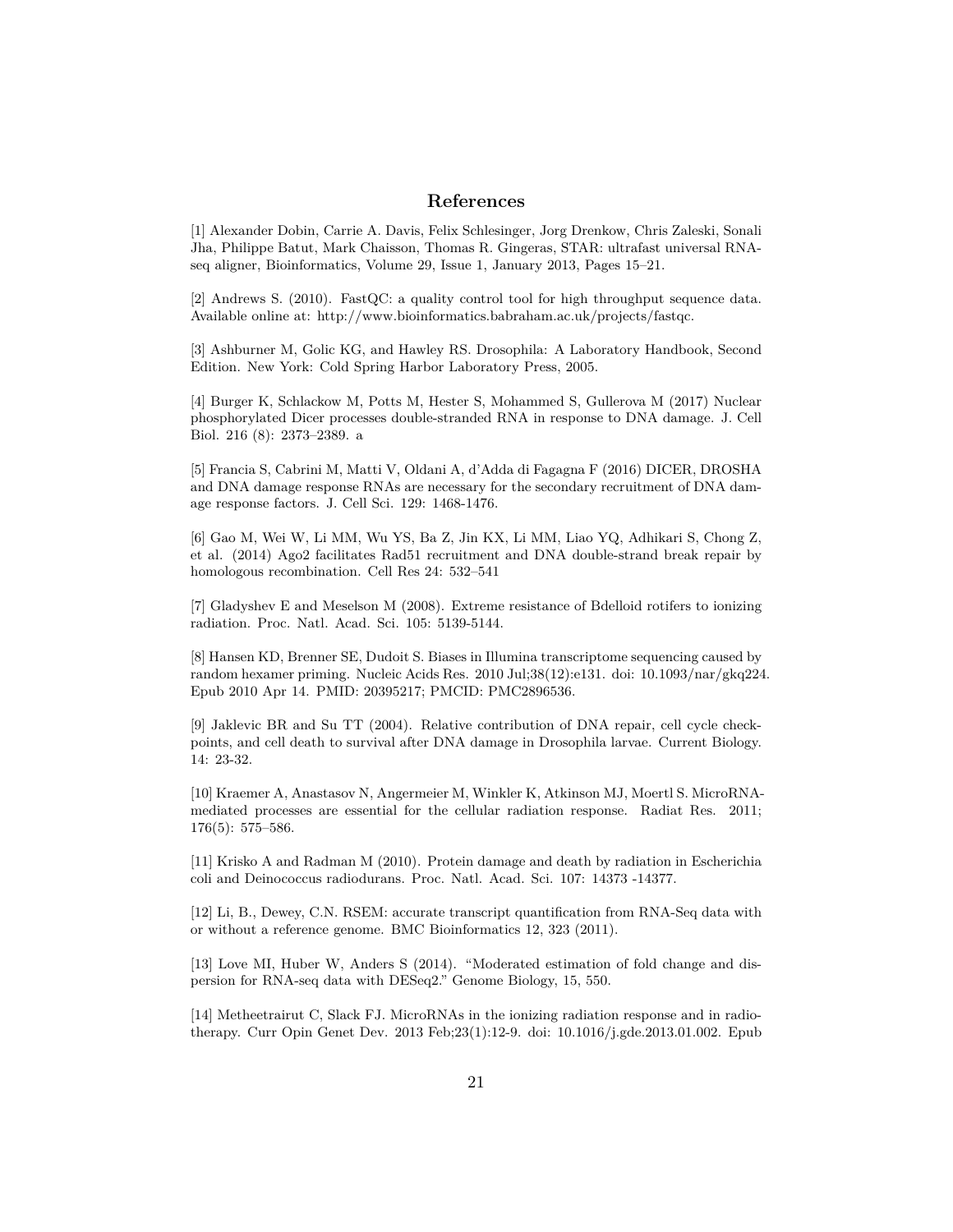2013 Feb 28. PMID: 23453900; PMCID: PMC3617065.

[15] Mitchel REJ and Morrison DP (1984). An oxygen effect for gamma-radiation induction of radiation resistance in yeast. Radiation Research 100: 205-210.

[16] Muller HJ (1928). The production of mutations by X-Rays. Proc. Natl. Acad. Sci. 14: 714–726.

[17] Paul D. Thomas, Michael J. Campbell, Anish Kejariwal, Huaiyu Mi, Brian Karlak, Robin Daverman, Karen Diemer, Anushya Muruganujan, Apurva Narechania. 2003. PAN-THER: a library of protein families and subfamilies indexed by function. Genome Res., 13: 2129-2141.

[18] Slade D and Radman M (2011). Oxidative stress resistance in Deinococcus radiodurans. Microbiol. Mol. Biol. Rev. 75: 133-191.

[19] Wei, W. et al. A role for small RNAs in DNA double-strand break repair. Cell 149, 101–112 (2012).

## **Appendix**

#### **Bayesian changepoint analysis**

Here, I discuss standard mathematics behind Bayesian changepoint inference, details of my computational implementation, and various modeling choices.

Bayesian statistics enables the inference of parameters responsible for generation of observable data. In the case of changepoint inference, we wish to infer the position where a parameter changes value in sequential data. In the context of this work, changepoint inference enables the detection of the starting point of transcription, at which point the magnitude of mapped read counts is likely to increase.

To formalize this problem, let our sequence of observed read counts be represented by *S*. We model count data as Poisson with mean *λ*. We wish to find the set of changepoints *C* that maximizes the likelihood of observed read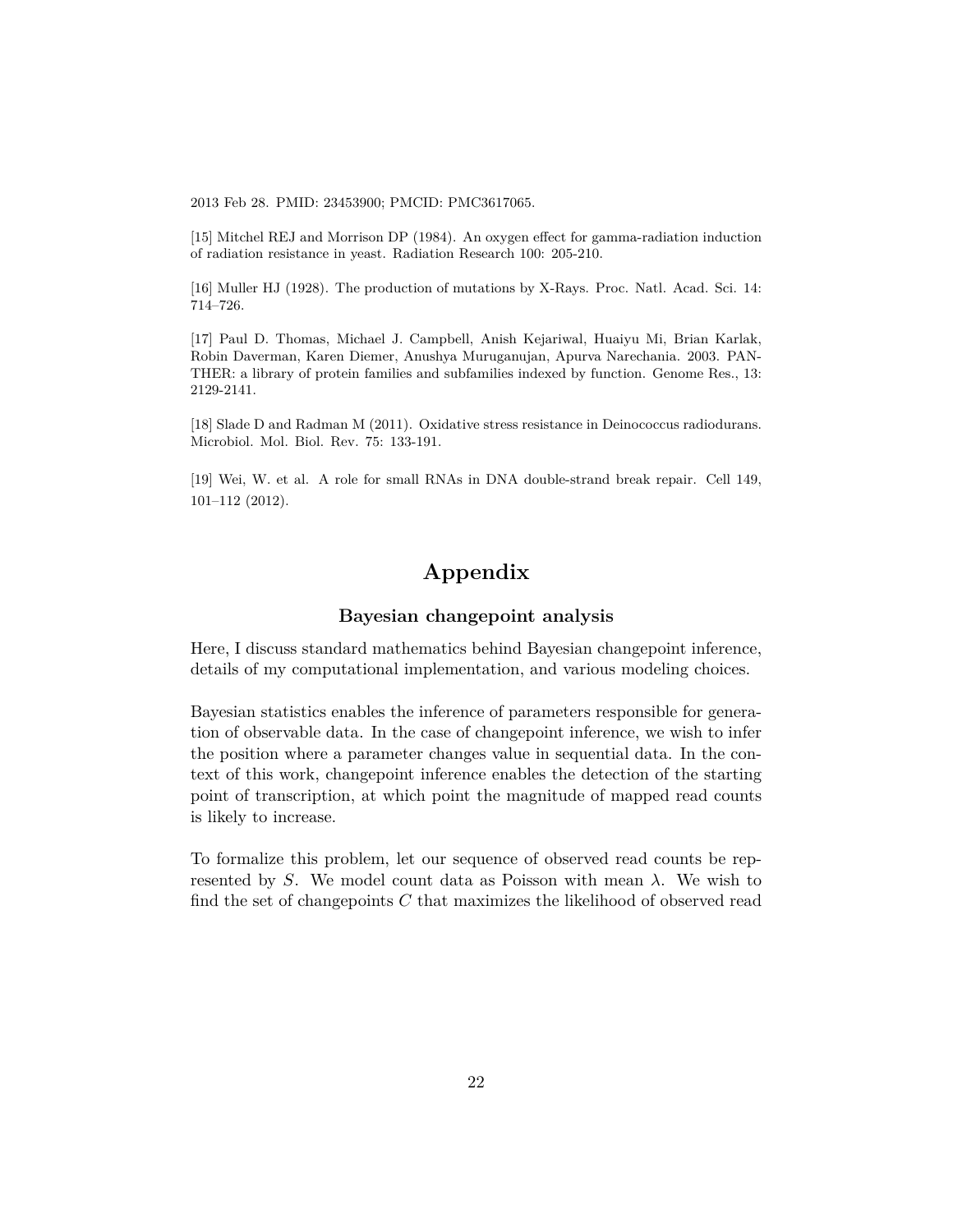counts. The posterior distribution on *C* is given by:

$$
P(C|S_{1:n}) = \frac{P(S_{1:n}|C)P(C)}{\sum_{C} P(S_{1:n}|C)P(C)}
$$

$$
= \frac{P(S_{1:n}|C,\lambda)P(C)P(\lambda)}{\sum_{C} \int_{\lambda} P(S_{1:n}|C,\lambda)P(C)P(\lambda)d\lambda}
$$

where the summation is over all sets of changepoints, and the integration is comprised of *k* nested integrals over  $\lambda = (\lambda_1, \lambda_2 \cdots \lambda_k)$ , the set of mean count parameters given that  $|C| = k - 1$ .

In my implementation, the space of  $\lambda$  parameters is discretized and clipped to a range of reasonable values:

$$
\lambda \in [0, P_{0.95}(S_{1:n})]
$$

Dynamic programming is used, taking advantage of optimal subproblem structure. First cumulative log-probabilities of subsequences are stored in a matrix *C*, where  $C(m, i)$  is the log-probability of observing  $S_{1:i-1}$  given that  $\lambda = \lambda_m$ , the *mth* value in our discretized space:

$$
C(m,i) = \log P(S_{1:i-1}|\lambda_m)
$$
  
= 
$$
\log \left(\prod_{j=1}^{i-1} \frac{e^{-\lambda_m} \lambda_m^{s_j}}{s_j!} \right)
$$
  
= 
$$
\sum_{j=1}^{i-1} \left[ \log \left( e^{-\lambda_m} \right) - \log \left( s_j! \right) + \log \left( \lambda_m^{s_j} \right) \right]
$$
  
= 
$$
-(i-1)\lambda_m - \sum_{j=1}^{i-1} \log \left( s_j! \right) + \log \left( \lambda_m \right) \sum_{j=1}^{i-1} s_j
$$

Next, a lookup table *L* is constructed with values for maximum log-probability of observing any given subsequence in *S*, computed efficiently by making use of stored log-probabilities in *C*:

$$
L(i,j) = \max_{m} \left[ \log P(S_{i:j}|\lambda_m) \right] = \max_{m} \left[ C(\lambda_m, j-1) - C(\lambda_m, i-1) \right]
$$

Finally, a dynamic programming table  $D$  is computed in which entry  $D(k, i)$  is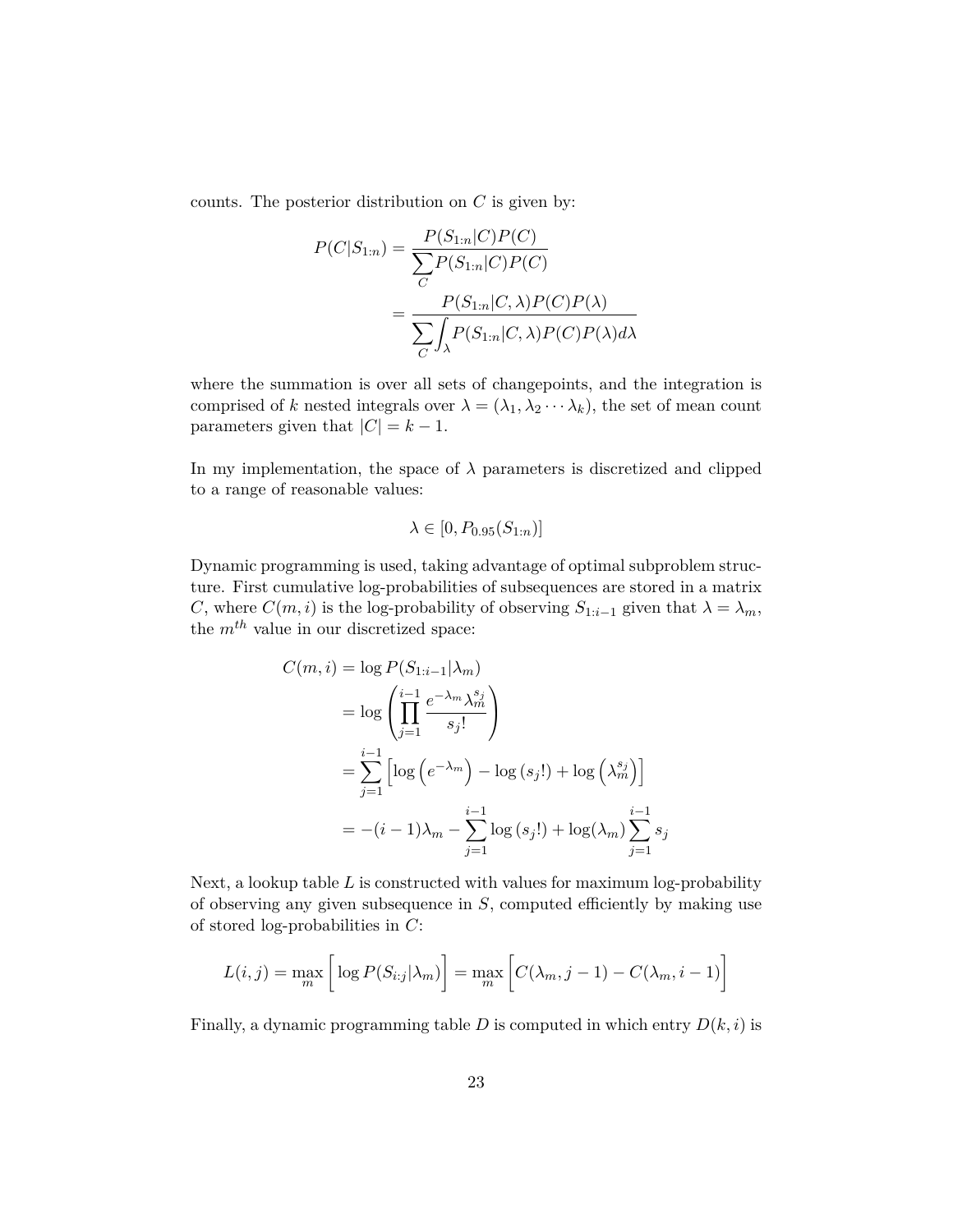the maximum likelihood of observing sequence  $S_{0:i}$  given that the  $k^{th}$  changepoint is located at position *i*. The likelihood of the sequence up till the *k th* changepoint is conditionally independent of all other changepoints given the  $(k-1)^{st}$  changepoint. Thus, our dynamic programming table can be computed by:

$$
D(k, j) = \max_{i < j} D(k - 1, i) + L(i, j)
$$

As this table of likelihoods is constructed, so too is a table of the  $\lambda$  values and previous changepoint positions associated with each maximum likelihood. The  $k^{th}$  entry in the last column of our dynamic programming (assuming 1indexing) is the maximum likelihood of observing  $S_{1:n}$  given *k* changepoints. These likelihoods are multiplied by an exponential prior on the number of changepoints (in log-space, a term  $-\alpha k$  is added to the  $k^{th}$  entry in the last column), thus giving us a value proportional to the posterior. The sequence of changepoints and corresponding lambda values is then obtained by backpropagating through *D* and associated tables.

To infer locations of conserved sequence ends in rDNA, the observed data is taken to be the vicinity (e.g, 200 bp) around the approximate expected location. This amounts to setting a strong prior on *k* = 1, simplifying the above analysis to a single changepoint.

#### **Conserved reference sequences**

These are the original papers identifying 18S, 5.8S, 2S, and 28S rRNA 5' and 3' boundary sequences in *Drosophila*. Most of them used S1 nuclease mapping to locate the 5' and 3' cleavage sites (in some cases 5' ends were also confirmed with primer extension analysis).

#### **ETS rDNA**

Long, Rebbert, & Dawid, 1981 Sequence: 5' AGGTAGGCAGTGGTTGCCGACC ...

## **18S rDNA**

Jordan, Latil-Damotte, & Jourdan, 1980 (3' cleavage site) Simeone & Boncinelli, 1984 (5' cleavage site) 5' ATTCTGGTTGATCCTGCCAG . . . GGAAGGATCATTA 3'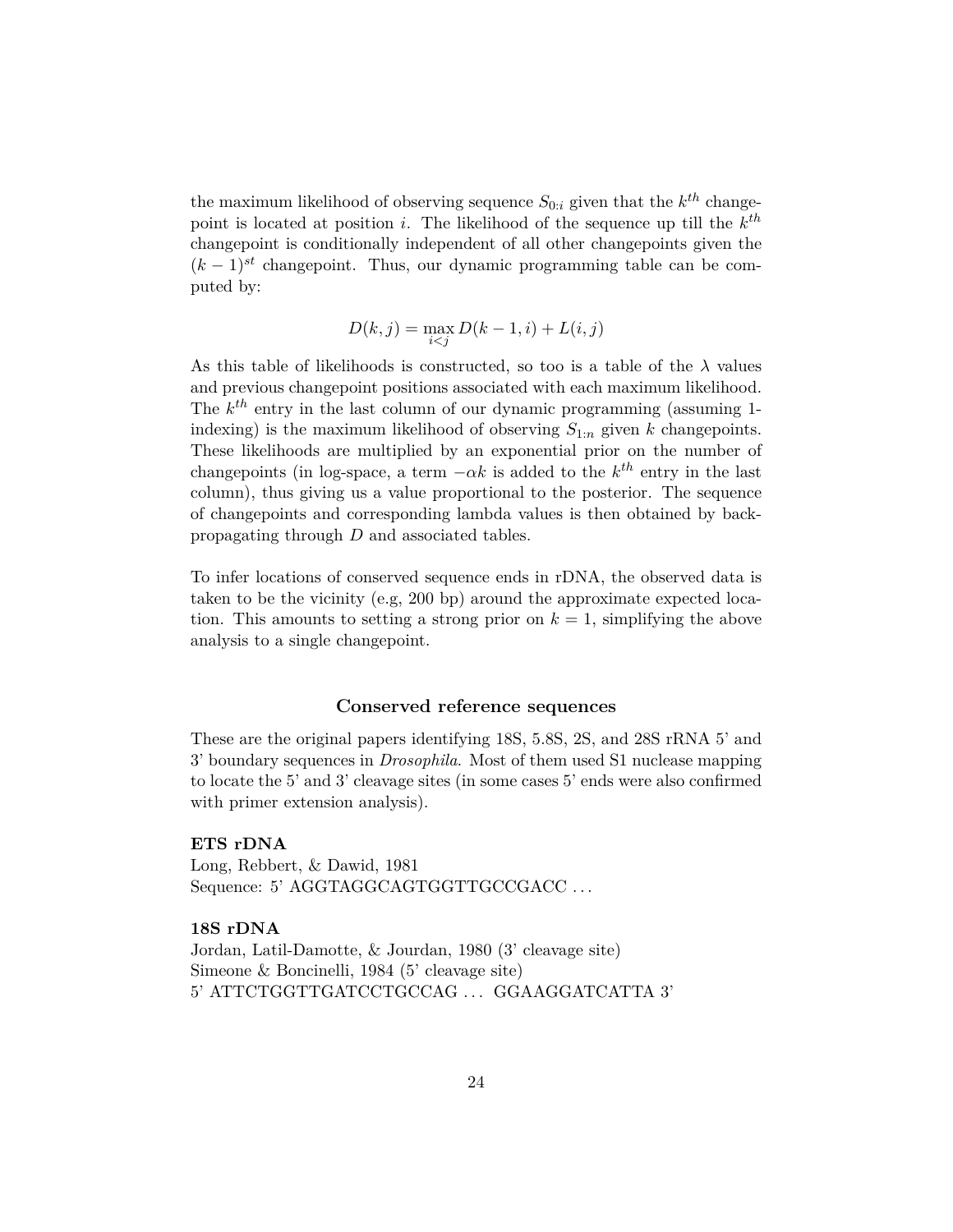#### **5.8S rDNA**

Pavlakis et al, 1979 (determined via homology rather than mapping) 5'AACTCTAAGCG...ACGCATATCGCAGTCCATGCTG 3'

## **2S rDNA**

Jordan, Jourdan, & Jacq, 1976; Jordan, Latil-Damotte, & Jourdan, 1980; Pavlakis et al, 1979 5' TGCTTGGACTACATATGGTTGAGGGTTGTA 3'

#### **28S rDNA**

Mandal & Dawid, 1981 5' TTATATACAACCT . . . TTTGCTTGATGATTCGA 3'

## **28S rDNA gap**

Ware, Renkawitz, & Gerbi, 1985 (Sciara); deLanversin & Jacq, 1989 5' AAAATGCCT . . . CACTTGAA 3'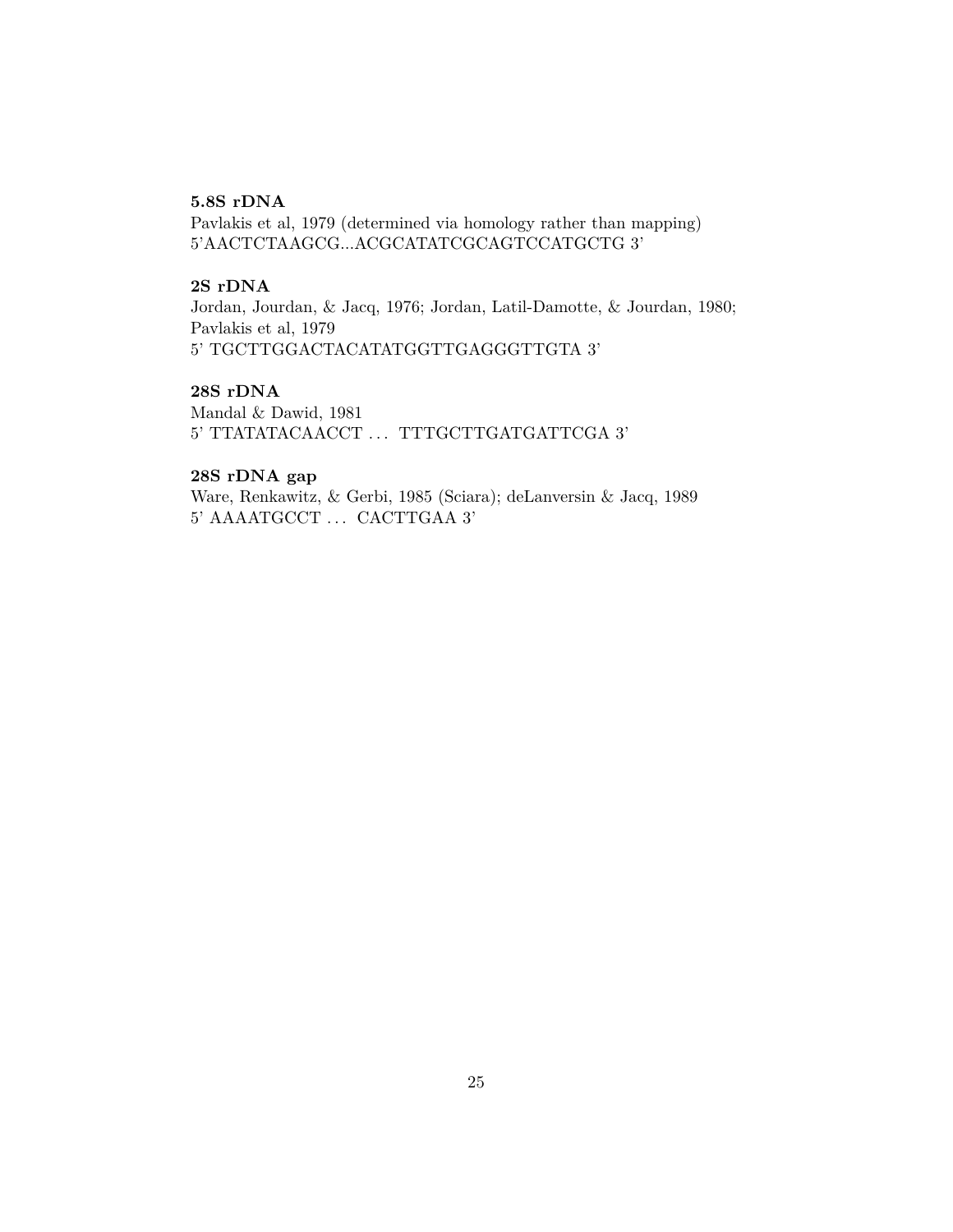**Extended Data (Part 1)**



Figure 1: Partial 2D structure of *Sciara* large ribosomal subunit; base pair changes relative to *Drosophila* highlighted in black for enclosed region.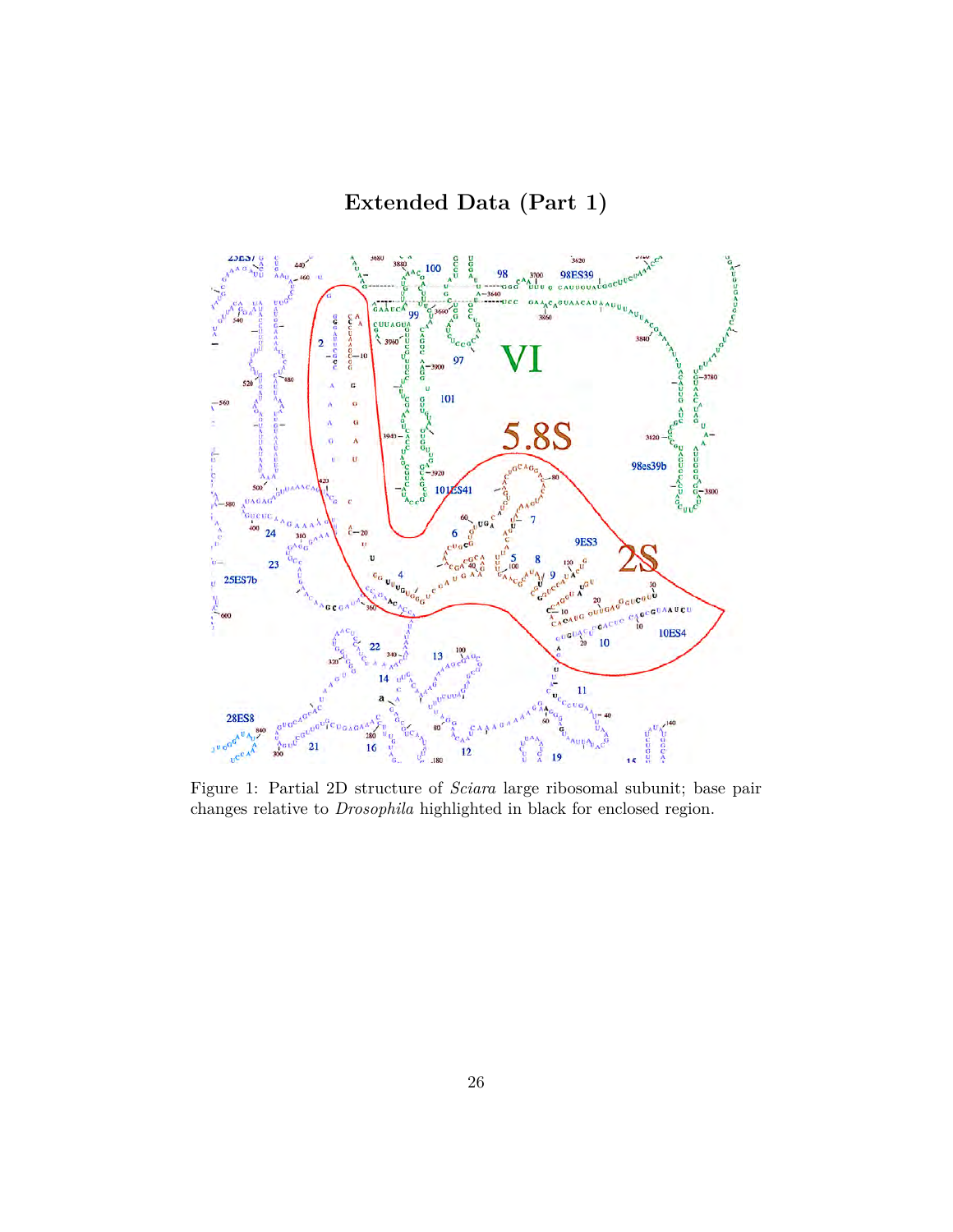

Figure 2: Partial 2D structure of *Drosophila* large ribosomal subunit (high similarity to *Sciara*), with R1/R2/R3 insertion sites denoted.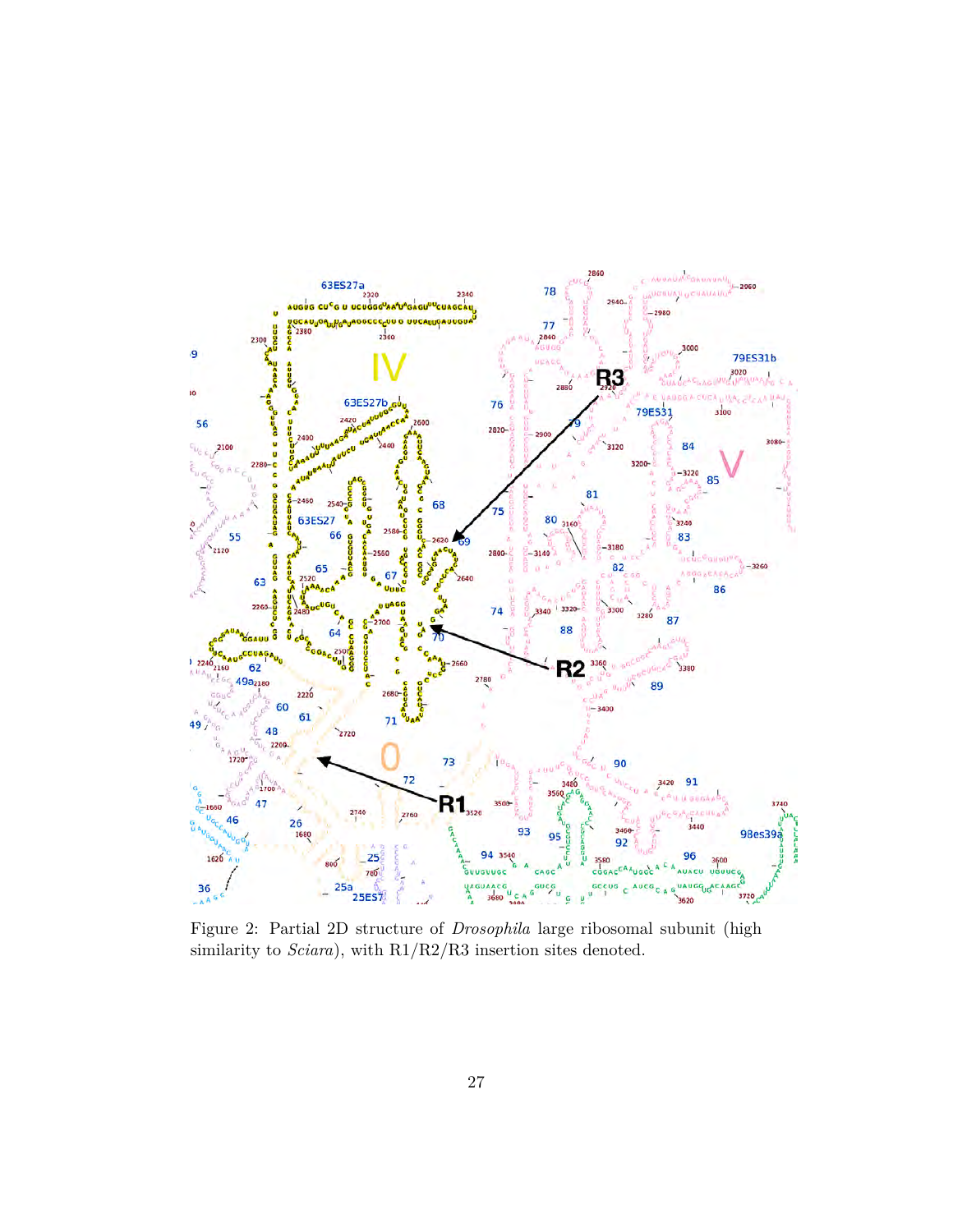

Domains: 28S 0 - Tan; I - Dark Purple; II - Blue; III - Light Purple; IV - Yellow; V - Pink; VI - Dark Green; 5S - Light Green; 2S/5.8S - Brown

Figure 3: 3D structures of *Drosophila* (high similarity to *Sciara*) large ribosomal subunit (Ribovision)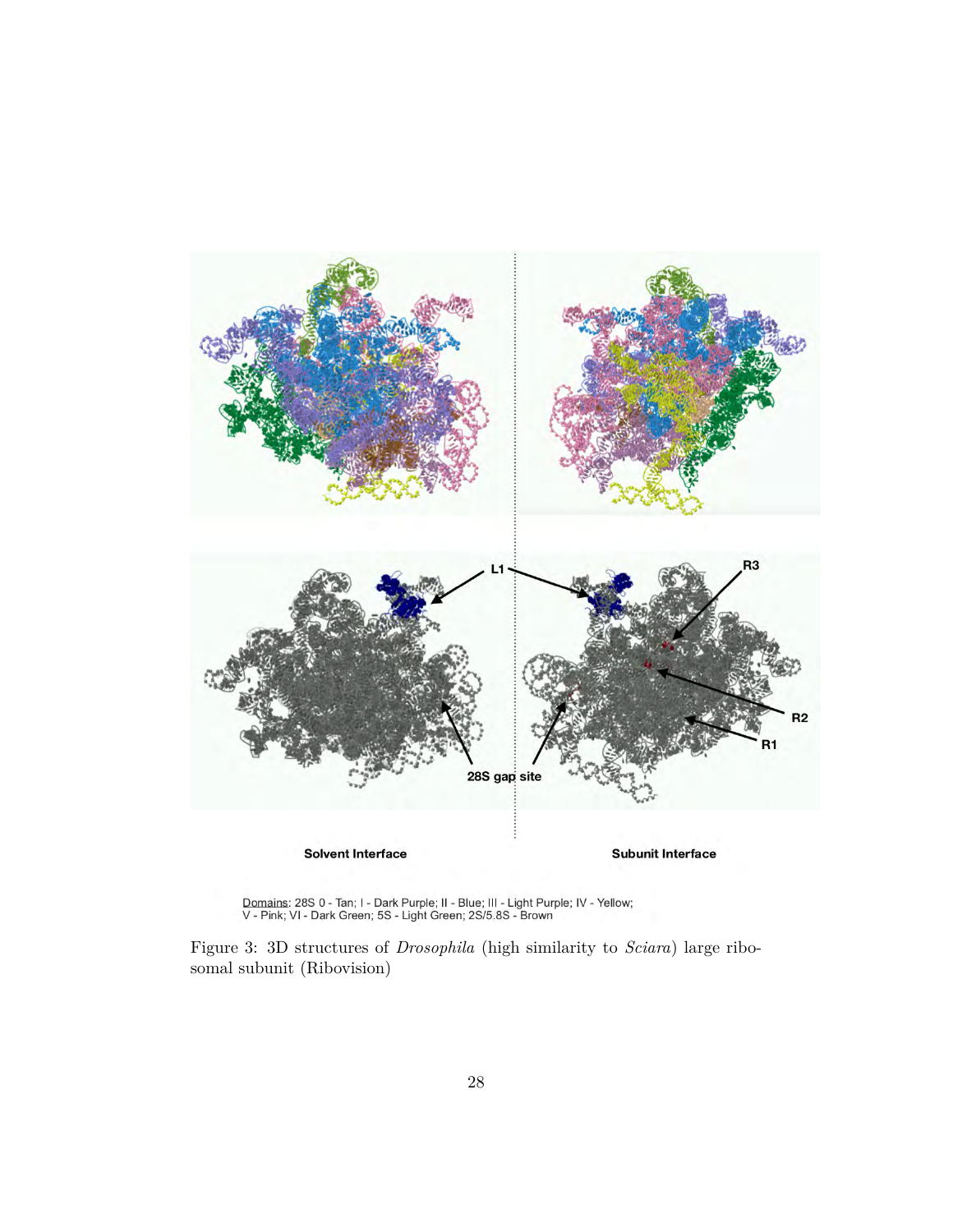

Figure 4: Total reads mapped, normalized by size factor, along a contig containing rDNA (white) interrupted by retrotransposons (gray) and unique nonrDNA (green).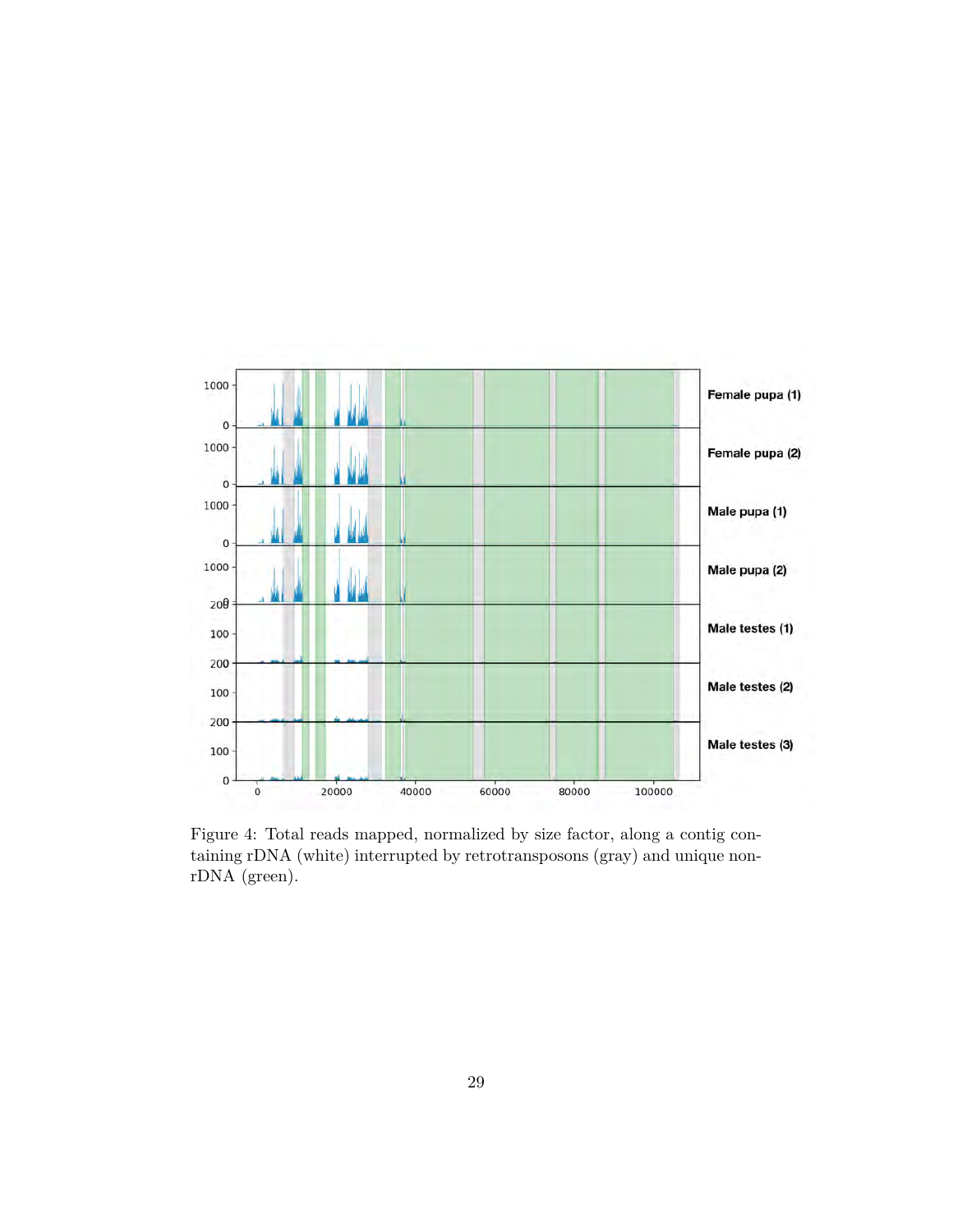**Extended Data (Part 2)**



Figure 1: Quality control by FastQC. (A) Per-base sequence quality. (B) Per-base sequence content.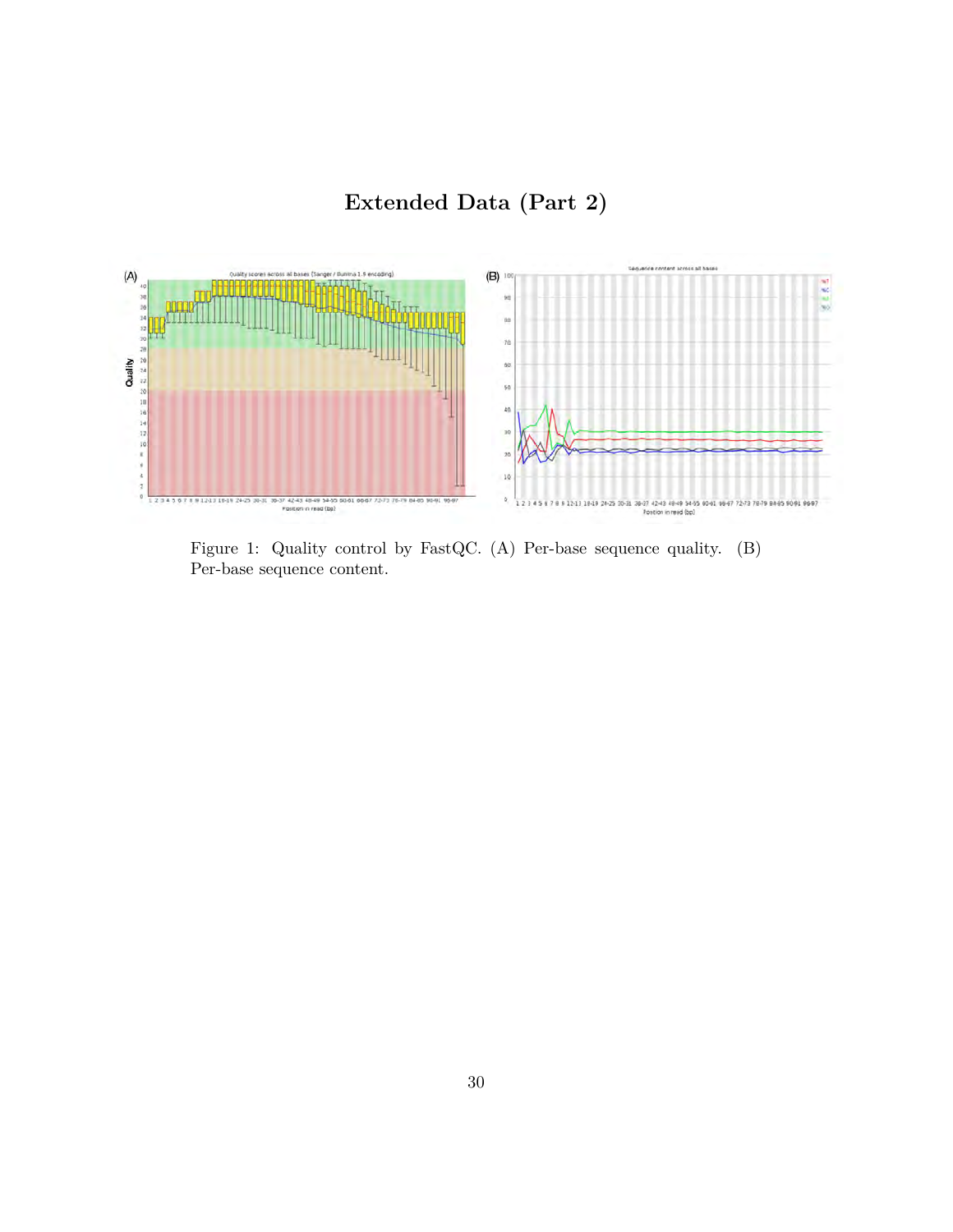

Figure 2: A comparison of shrunken (right) and non-shrunken (left) log-fold changes with respect to mean count.